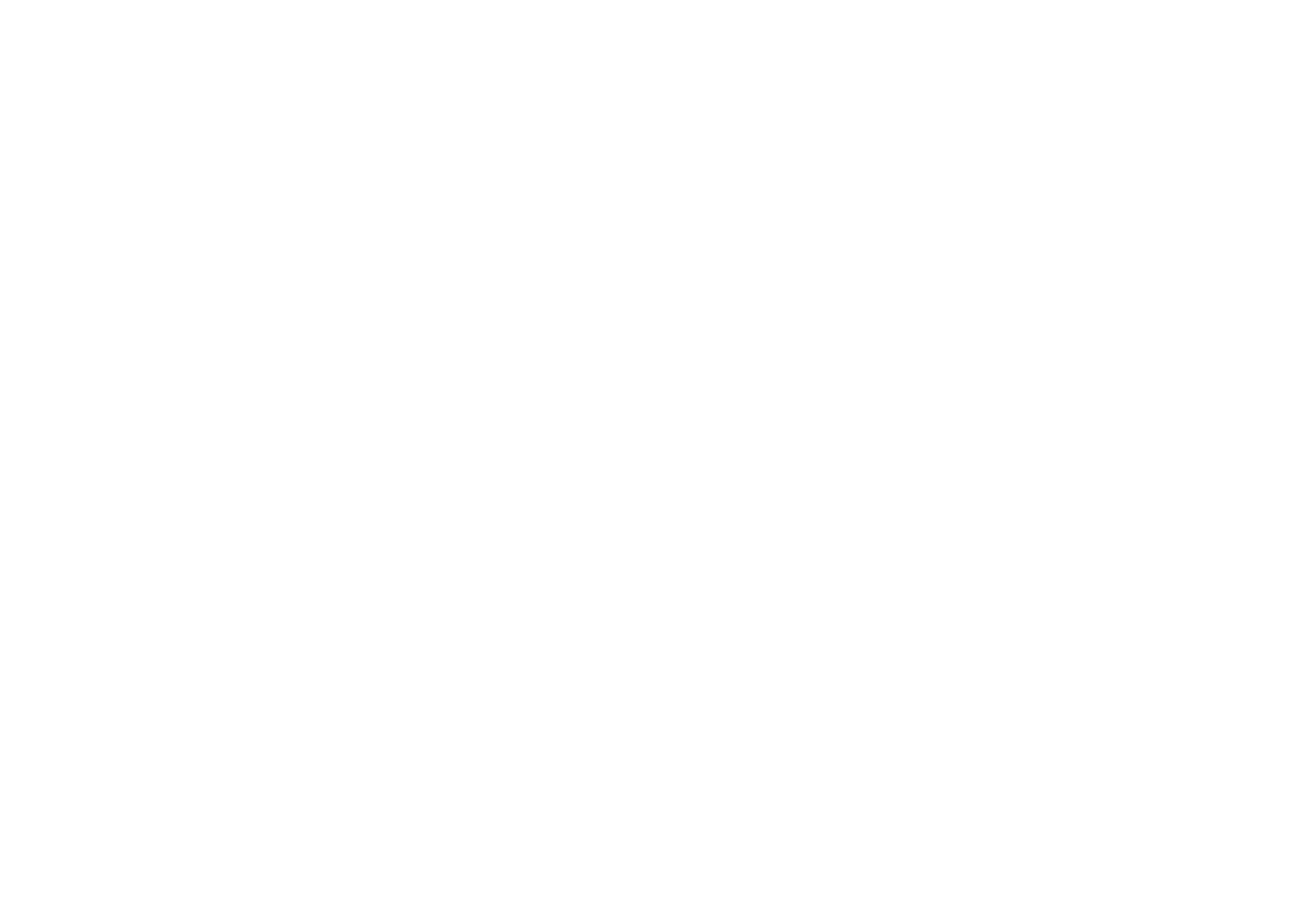| <b>CHAPTER</b>                                          | Page           |
|---------------------------------------------------------|----------------|
| <b>1. SUMMARY OF PROCESS</b>                            | $\mathbf 1$    |
| 2. INTRODUCTION                                         | 3              |
| 3. MEETING AGENDA                                       | 5              |
| 4. CHAIR'S WELCOME & INTRODUCTION                       | 6              |
| 5. TERMS OF REFERENCE                                   | $\overline{7}$ |
| 6. SEA/SA UPDATE                                        | 10             |
| 7. DRAFT SPATIAL STRATEGY & PREFERRED OPTIONS WORKSHOPS | 12             |
| 8. ANALYSIS                                             | 21             |
| 9. CONCLUSION                                           | 24             |
| <b>APPENDICES</b>                                       |                |
| APPENDIX 1 - LIST OF ATTENDEES                          | 25             |
| APPENDIX 2 - MEMBERSHIP OF LDP FORUM                    | 26             |
| APPENDIX 3 - FACILITATOR QUESTIONS                      | 28             |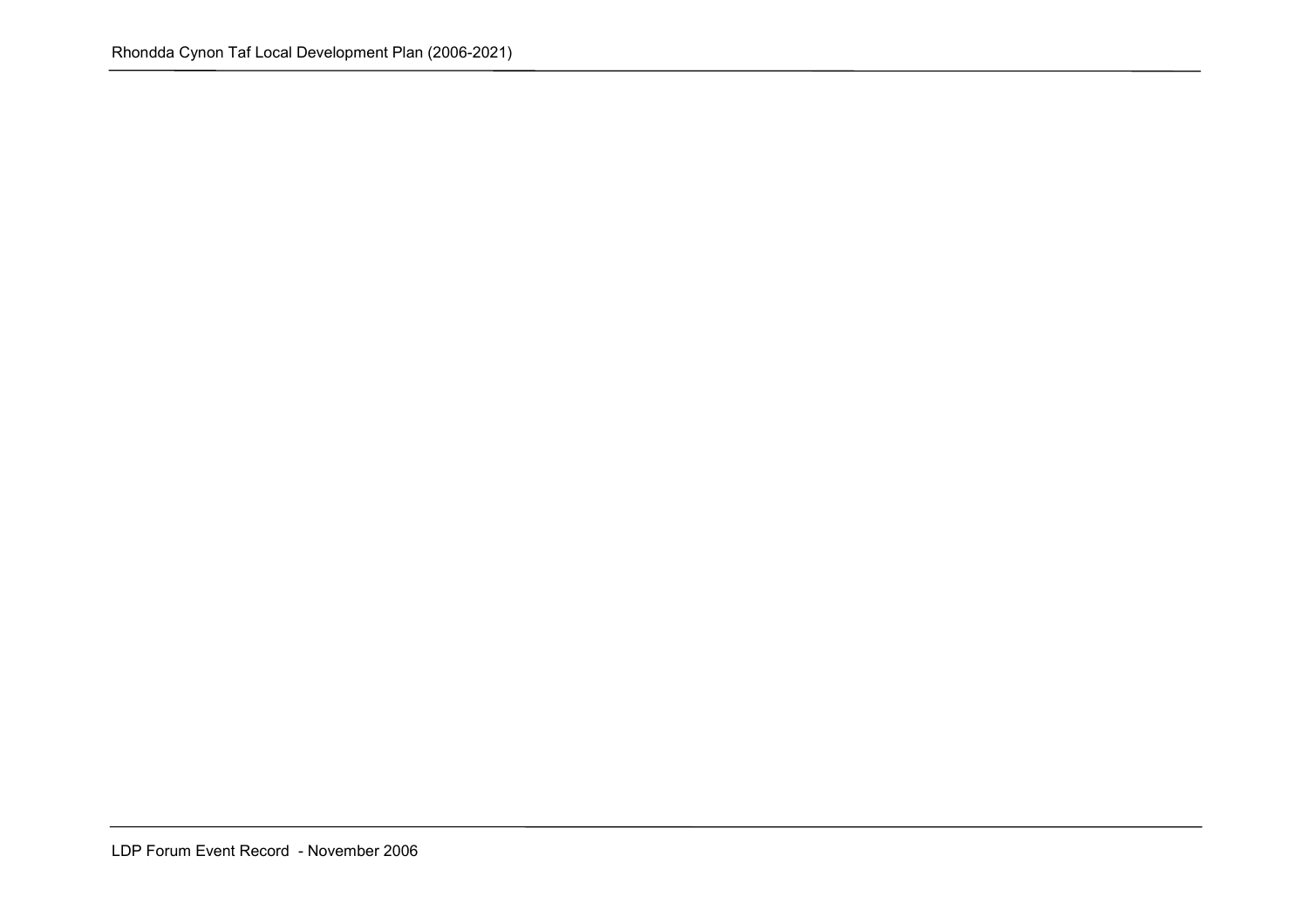# 1. SUMMARY OF PROCESS

1.1. In developing the Special Strategy and Preferred Options Paper, the Council will undertake four key stages:-

STAGE 1-LDP VISIONING EVENT

## Purpose

To seek the views of Council Members, Community Representatives and key stakeholders on

- $\blacksquare$  the issues that must be addressed through the LDP; and
- **how these issues can be addressed through the** development of a spatial strategy that will be implemented through the Local Development Plan (LDP).

#### Process

Two visioning workshops were held, one for Council Members and one for Community Representatives and key stakeholders.

## **Output**

a). Production of LDP Visioning Event Report (Feb 2006) and

 b). Production of draft Spatial Strategy and Preferred Options Paper

#### STAGE 2 – REPORTING OF THE DRAFT SPATIAL STRATEGY AND PREFERRED OPTIONS PAPER TO CABINET AND DEVELOPMENT CONTROL COMMITTEE

#### Purpose

To seek the comments of Cabinet Members and the Development Control Committee on the draft Spatial Strategy and Preferred Options Paper

#### Process

Preparation of reports for Cabinet and Development Control Committee. Discussion of draft Spatial Strategy and Preferred Options Paper at meeting of Cabinet and Development Control Committees.

# **Output**

a). Resolutions of Cabinet and Development Control committee and

 b). Revisions to draft Spatial Strategy and Preferred Options Paper as required

STAGE 3 – MEETING OF LDP FORUM

# Purpose

To seek the views of the LDP Forum on the draft Spatial Strategy and Preferred Options Paper.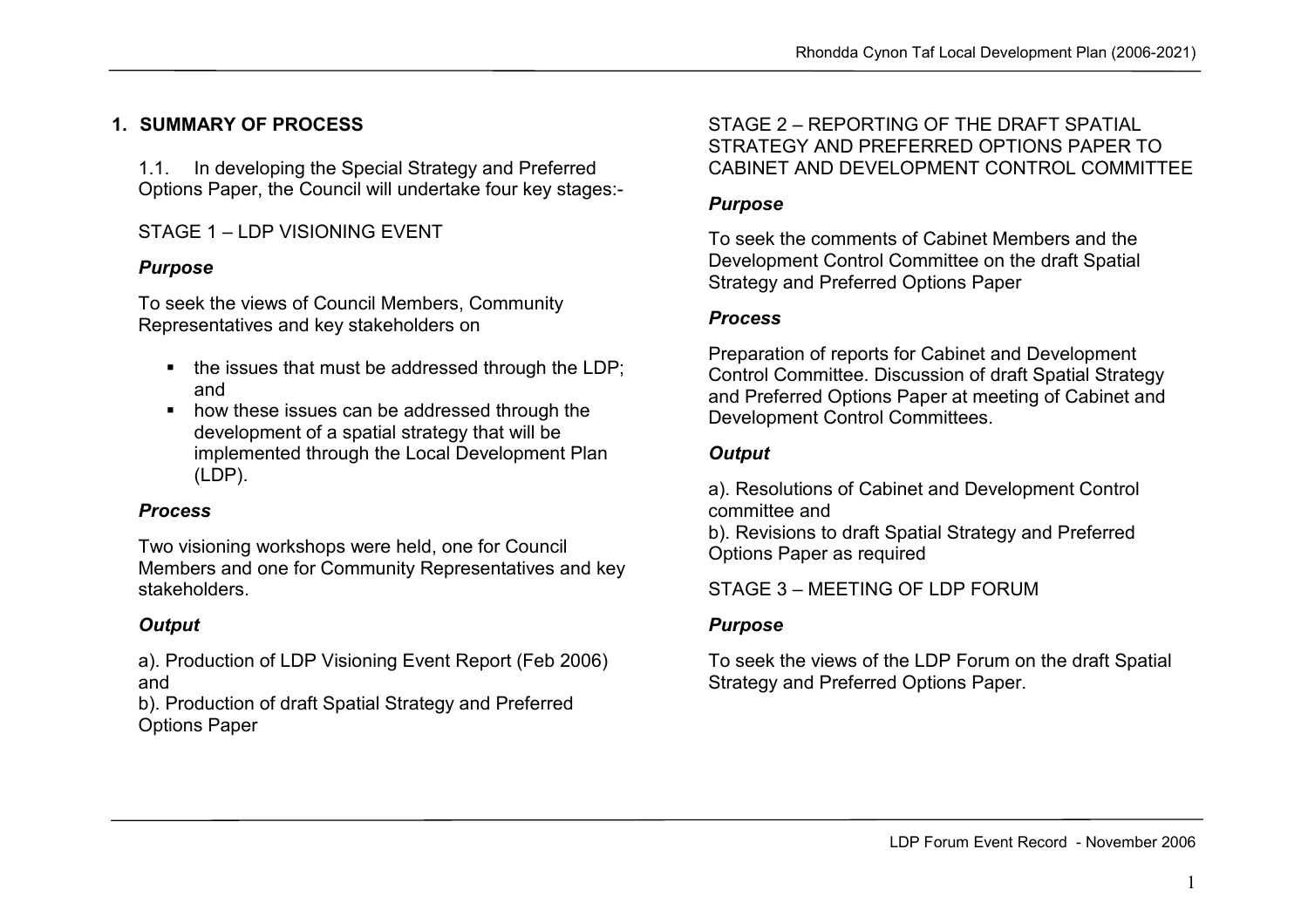#### Process

Workshop meeting of LDP Forum to discuss three main aspects of the draft Spatial Strategy and Preferred Options Paper

- **Spatial Strategy,**
- **Strategic Sites and**
- **Strategic Polices.**

# **Output**

a). Production of LDP Forum Event Record and b). Revisions to draft Spatial Strategy and Preferred

Options Paper as required

STAGE 4 – FULL CONSULTATION ON DRAFT SPATIAL STRATEGY AND PREFERRED OPTIONS PAPER

## Purpose

To enable anyone to make representations on the Council's pre-deposit document.

# Process

As laid out in Delivery Agreement (see Table B2) and Preferred Strategy Consultation Plan

# **Output**

Spatial Strategy and Preferred Options Paper to be approved by Full Council.

#### LDP Forum Event Record - November 2006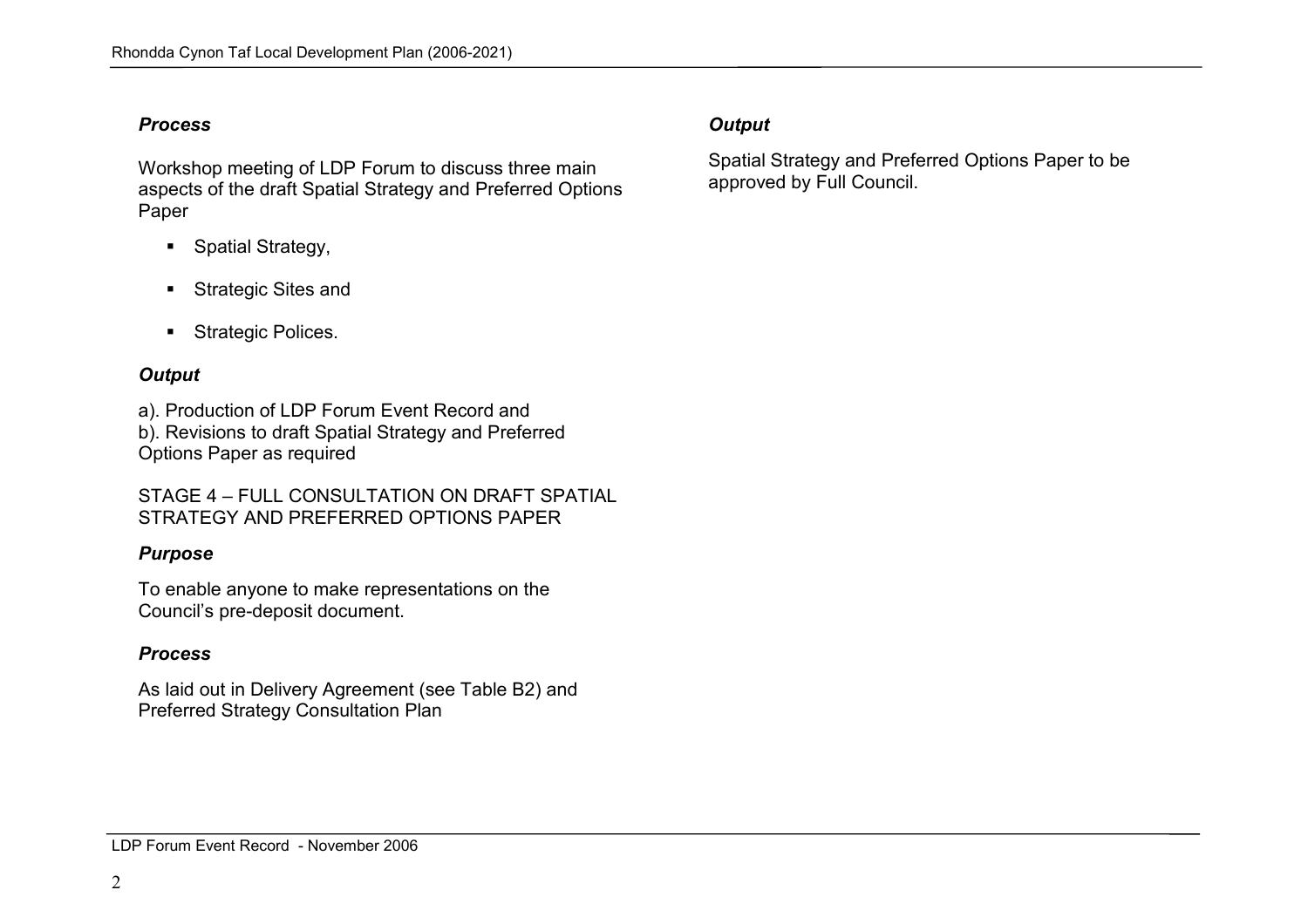# 2. INTRODUCTION

2.1. In January 2006, the Council held two LDP Visioning Workshops. The purpose of these visioning workshops was twofold. Firstly to identify the main issues that the LDP would need to address and secondly, to begin to consider how these issues could be addressed through various future development strategies.

2.2. The record of these events is contained in the LDP Visioning Workshops Report (February 2006), which can be viewed on the Council Website.

2.3. Following this event, the Council began work on the preparation of a draft Spatial Strategy and Preferred Options Paper. A development strategy was prepared building directly on the work undertaken at the Visioning Events. A process was also undertaken that sought to identify 'strategic sites' that were considered to be fundamental to the successful implementation of thedevelopment strategy.

2.4. The draft Spatial Strategy and Preferred Options Paper was reported to the Council's Cabinet and a special meeting of the Development Control committee in June 2006.

2.5. On  $25<sup>th</sup>$  July 2006 a meeting was held of the LDP Forum at the Valleys Innovation Centre, Abercynon. The purpose of this meeting was to discuss the three main aspects of the draft Spatial Strategy and Preferred Options Paper



- the proposed spatial strategy,
- the strategic sites and
- the emerging spatial policies

2.6. These discussions would directly inform revisions to the Paper prior to Full Public Consultation in January -February 2007.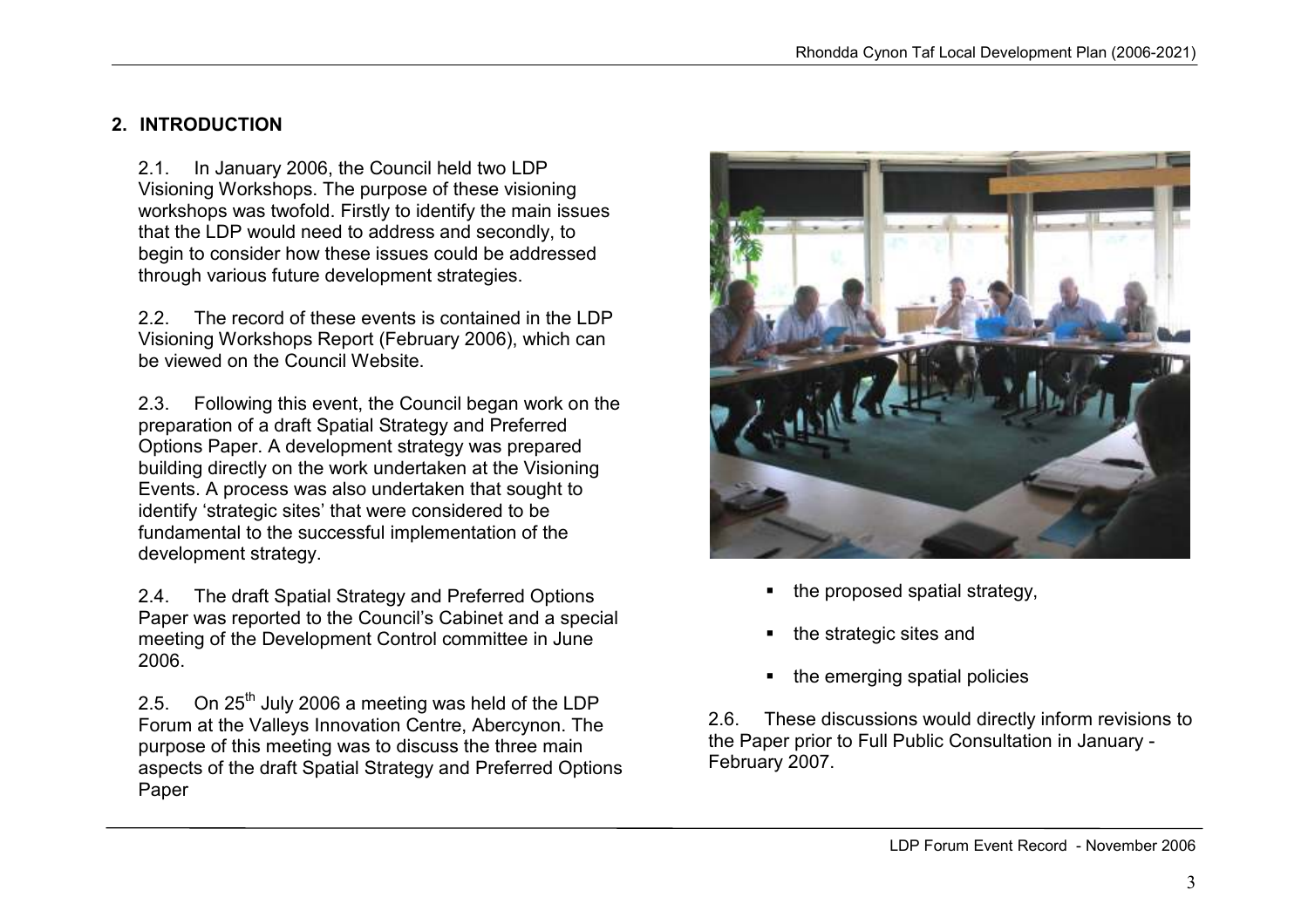2.7. This document is a record of this meeting of the LDP Forum.

# 2.8. Delivery Agreement

2.9. The Delivery Agreement (which can be viewed onthe Council's website and at main Council Offices and libraries) provides further detail on the timetable for the production of the LDP and the consultation that will be undertaken at each respective stage of the process.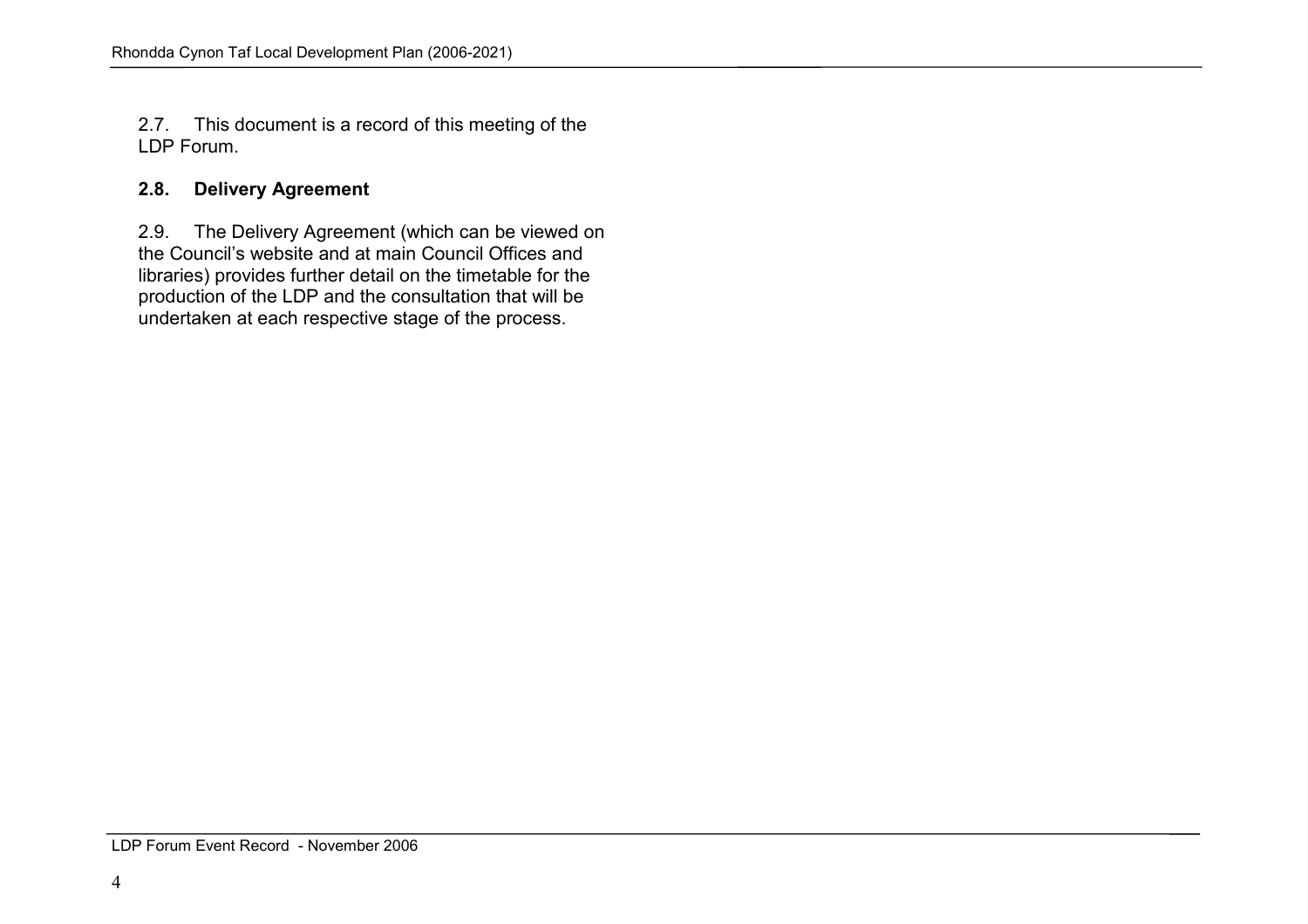# 3. MEETING AGENDA

#### **RHONDDA CYNON TAF**

#### **Local Development Plan Forum**

#### 25<sup>th</sup> July 2006

#### AGENDA

|                                       | Coffee                                                                   |
|---------------------------------------|--------------------------------------------------------------------------|
| $1.30 - 1.40$                         | Welcome and Introduction                                                 |
| $1.40 - 2.00$                         | Terms of reference of the LDP Forum<br>(Blue papers)                     |
| $2.00 - 2.15$                         | Feedback on SA / SEA Scoping Exercise<br>(Green papers)                  |
| $2.15 - 2.20$                         | Introduction to Spatial Strategy and Preferred Options<br>(White papers) |
| $2.20 - 2.50$                         | Workshop 1                                                               |
| $2.50 - 3.15$                         | Coffee and Refreshments.                                                 |
| $3:15 - 3.45$                         | Workshop 2                                                               |
| $3.45 - 4.15$                         | Workshop 3                                                               |
| $4.15 - 4.30$                         | Feedback                                                                 |
| 4.30                                  | Close                                                                    |
|                                       | Three Workshops will be held to discuss the following topic areas-       |
| Spatial Strategy<br>· Strategic Sites | Strategic Policies                                                       |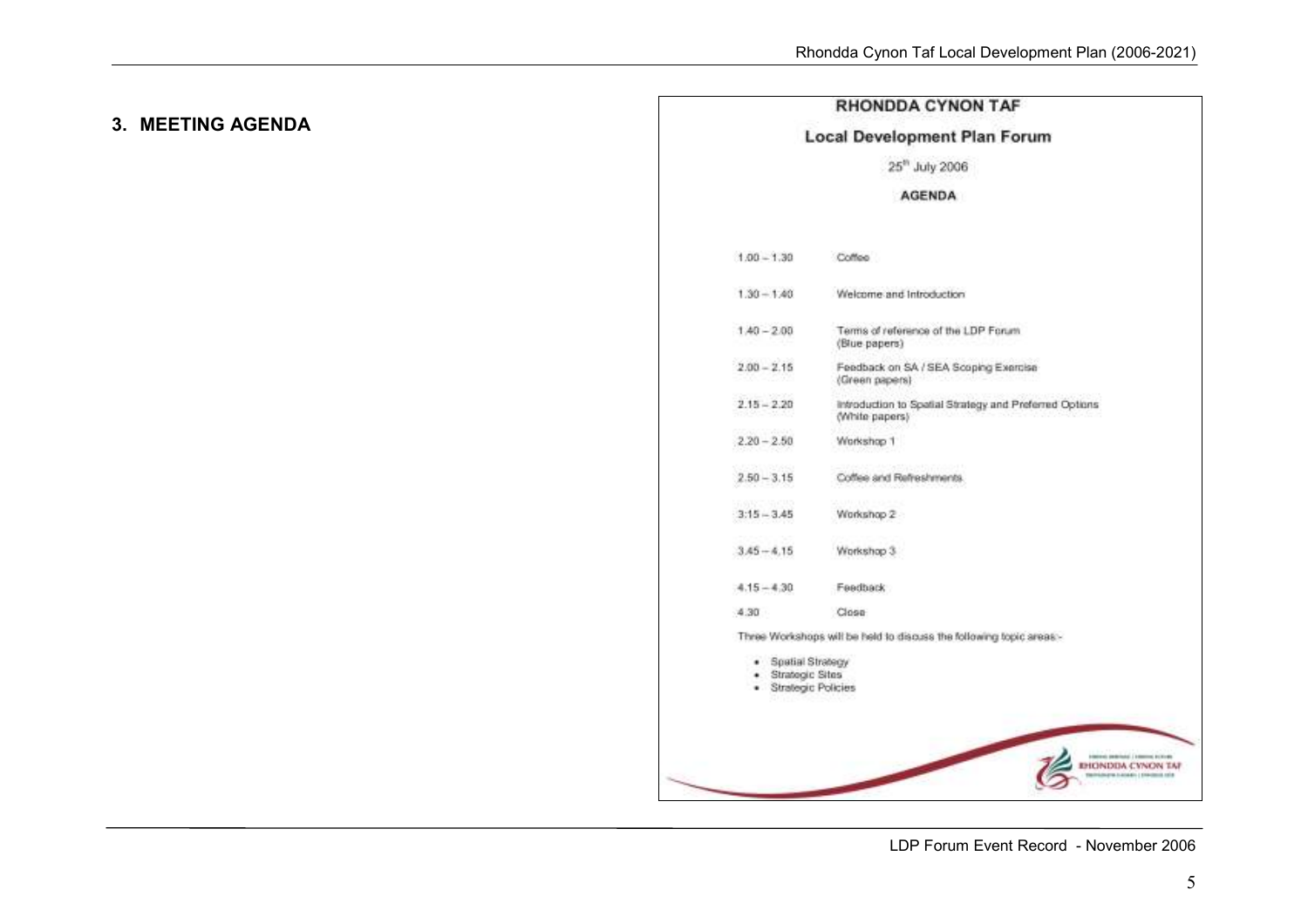# 4. CHAIR'S WELCOME & INTRODUCTION

4.1. Introductory Speech by Councillor Robert Bevan(Cabinet Member for Economic Development and Employment)



- Welcome to the Valleys Innovation Centre and thank you for attending.
- As you by now are no doubt aware, the new Local Development Plan or LDP system represents a more progressive and inclusive approach to plan making which will allow Rhondda Cynon Taf to move forward and meet the challenge of the 21<sup>st</sup> Century.
- The LDP Forum will play an important role in ensuring that the LDP reflects the development needs and aspirations of Rhondda Cynon Taf.
- $I$  It will serve as a mechanism for discussion by achieving open dialogue amongst ourselves as a representative cross section of the various stakeholders in the process.
- This is the first meeting of the LDP Forum as a whole, although it builds on the successful Visioning Events for Members and stakeholders held at Tylorstown in January.
- The Vision for Rhondda Cynon Taf, which emerged from that exercise, has now been expressed as a draft Spatial Strategy and Preferred Options paper to form a framework for the LDP.
- The Council's Cabinet has approved the document as a basis for consultation with this Forum as well as with the Development Control Committee, the Welsh Assembly Government, and adjacent local authorities.
- Any changes resulting from these exercises will be reported back to Cabinet in late August prior to seeking a Council resolution that the document be subject to formal public consultation.
- The purpose of today is to agree a Terms of Reference for this Forum prior to discussing the strategy. Later we will divide into groups to discuss different aspects – a format which proved to be popular at the Visioning events.

LDP Forum Event Record - November 2006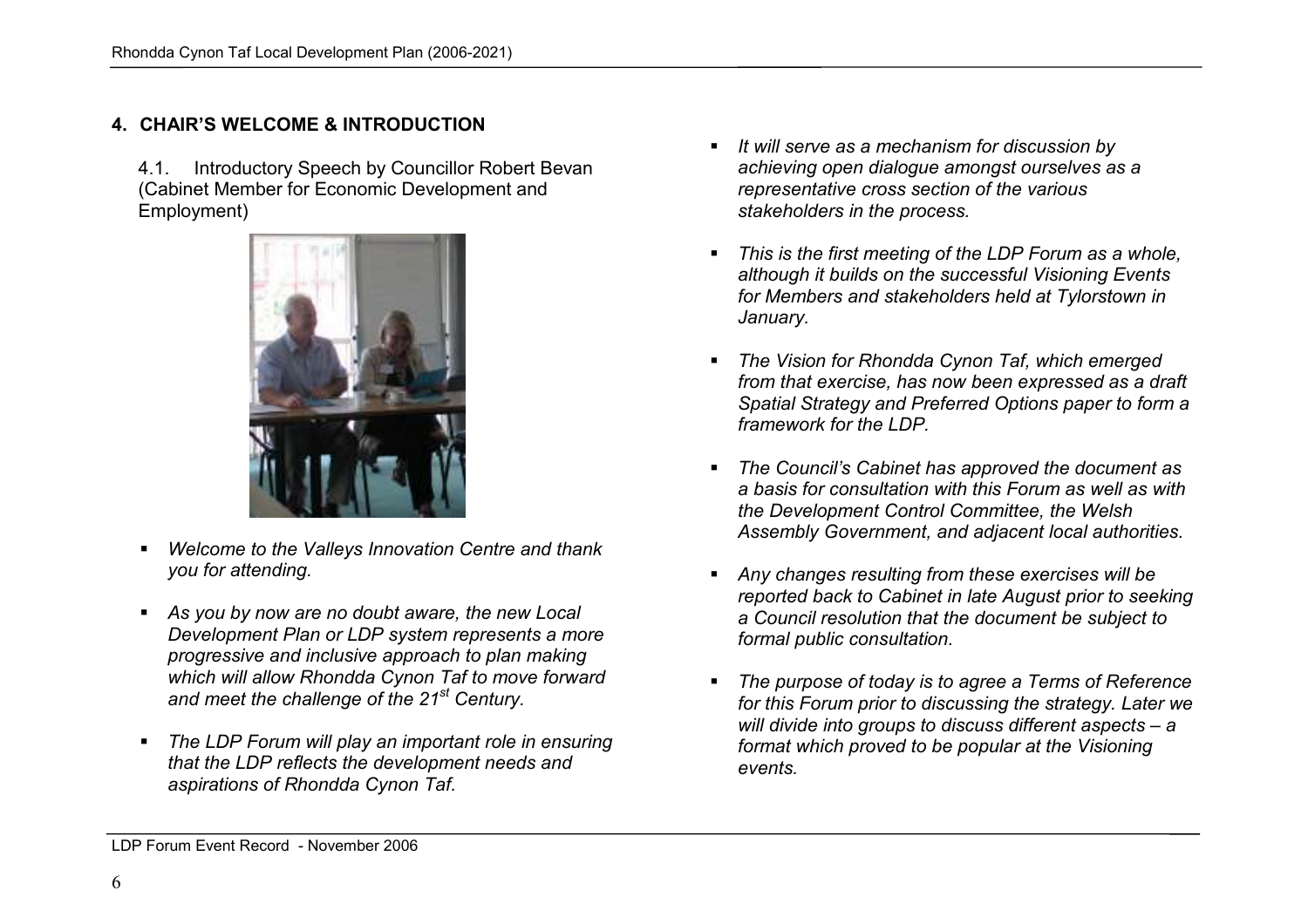# 5. TERMS OF REFERENCE

5.1. No comments were raised on the proposed Terms of Reference and it was resolved that they be agreed.

5.2. Terms of reference as follows:-

#### Local Development Plan (LDP) Forum Draft Terms of Reference

#### Purpose

The Council is committed to working in partnership with the community as a whole throughout the plan making process. For this reason it is proposed to establish an LDP Forum to assist in and inform the development plan process. The LDP Forum will play an important role in ensuring that the LDP reflects the development needs and aspirations of Rhondda Cynon Taf. It is anticipated that the role of the Forum will be twofold. Firstly, it will serve as a mechanism for discussion which will allow open dialogue to take place between stakeholders on key issues of policy and secondly, it will act as a control group for the various stakeholders in the development plan process.

#### **Objectives**

- To advise officers of the Council in the development of the LDP.
- To provide an effective local focus and mechanism for discussion and consultation on the needs and aspirations of, and opportunities for, local communities, and on the appropriateness of particular policies or land allocations to meet them.
- To provide a focus for continuous improvement in joint working between partner agencies involved in the area, by testing and challenging whether strategies, policies and allocations meet local needs and aspirations effectively.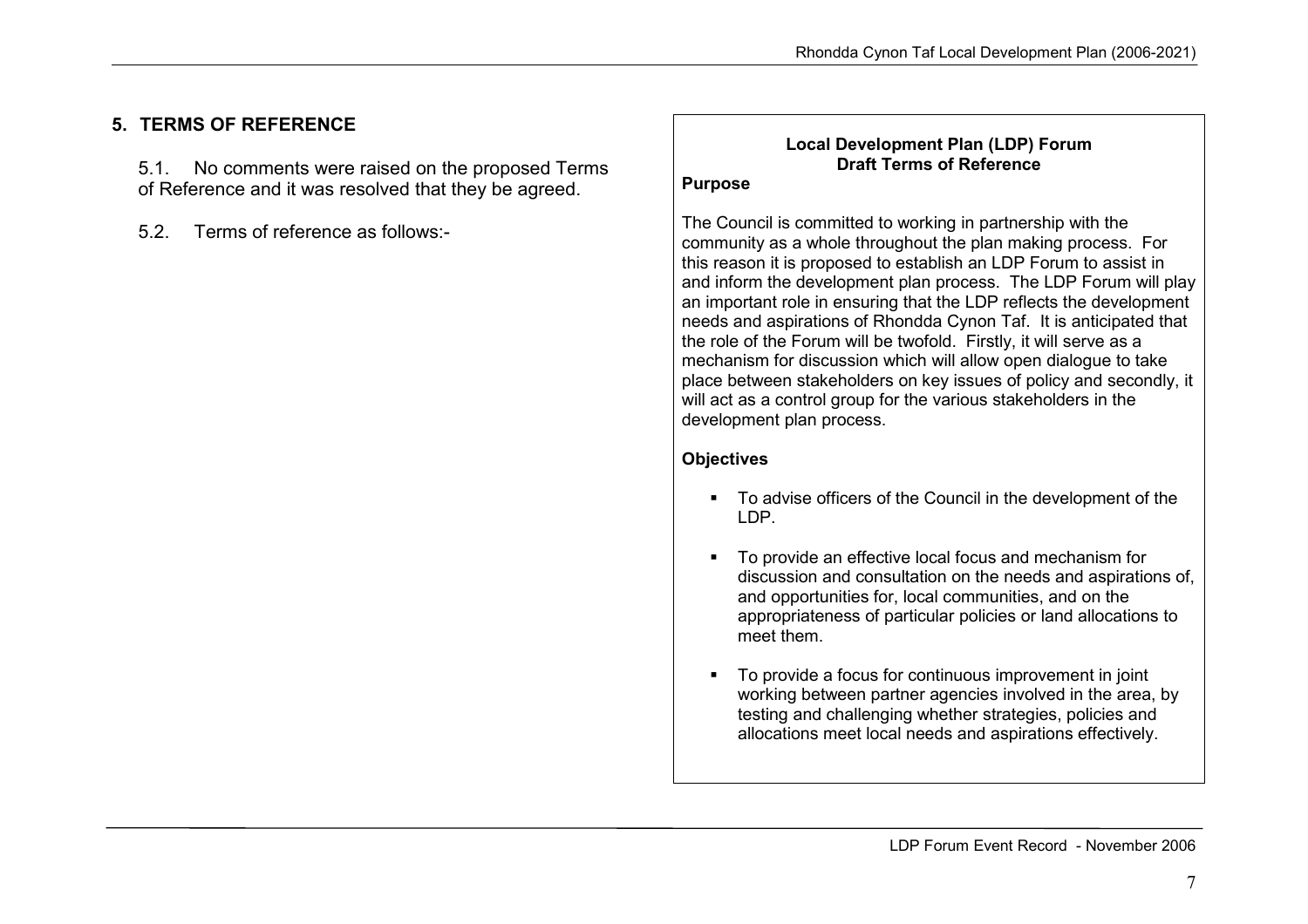- To help achieve consensus through open and transparent dialogue on key strategic and policy issues.
- To ensure continuous participation throughout the process by stakeholders and to provide a mechanism to feedback the outcomes of earlier discussions.
- To ensure that the 12 Area Regeneration Partnerships (ARPs) are kept informed of the LDP process through the continuous involvement of their respective ARP members.

#### Membership

The LDP Forum shall, as far as is practicable, comprise of one third Councillors, one third Community Representatives and one third specific consultation bodies. It is intended that the consultation bodies will include Countryside Council for Wales, Environment Agency, Forestry Commission and Gwent-Glamorgan Archaeological Trust. The Community Representatives will be drawn from the Area Regeneration Partnerships.

The Partnership will be chaired by the Member of the Cabinet for Economic and Community Regeneration. Lead Officer will be Sheila Davies, Director of Development and Regeneration. Support will be provided by Nicola Gulley, Development Planning Manager.

On occasion, 'visiting members' may be asked to attend the group to assist in particular areas of discussion.

#### Responsibilities

The Development Plan process can often be controversial, bringing together many different opinions and views on the future

development of an area. It is important therefore to seek to establish the general responsibilities for all members of the LDP Forum, to ensure the process is undertaken in a fair, open and efficient manner.

It is the responsibility of LDP Forum members:-

- $\bullet$  to make a commitment to the process  $-$  to attend, contribute and generally assist the process of seeking consensus.
- to be willing to listen and engage in discussions and do so with an open mind.
- to respect the opinions of others.
- to have effective mechanisms in place to enable them to communicate regularly with the constituency they represent, in order to ascertain and report their views to the LDP Forum and to inform them of the Forum's work.
- to put the wider interests of the Community before sectoral or other, narrower, interests.
- $\bullet$  to highlight what they consider to be any gaps in the evidence base.
- to acknowledge the strict timetable for the production of the LDP and, as far as is practicable, to work to the timetable set out in the Delivery Agreement.

Where LDP Forum Members are also members of an AreaRegeneration Partnership (ARP):-

LDP Forum Event Record - November 2006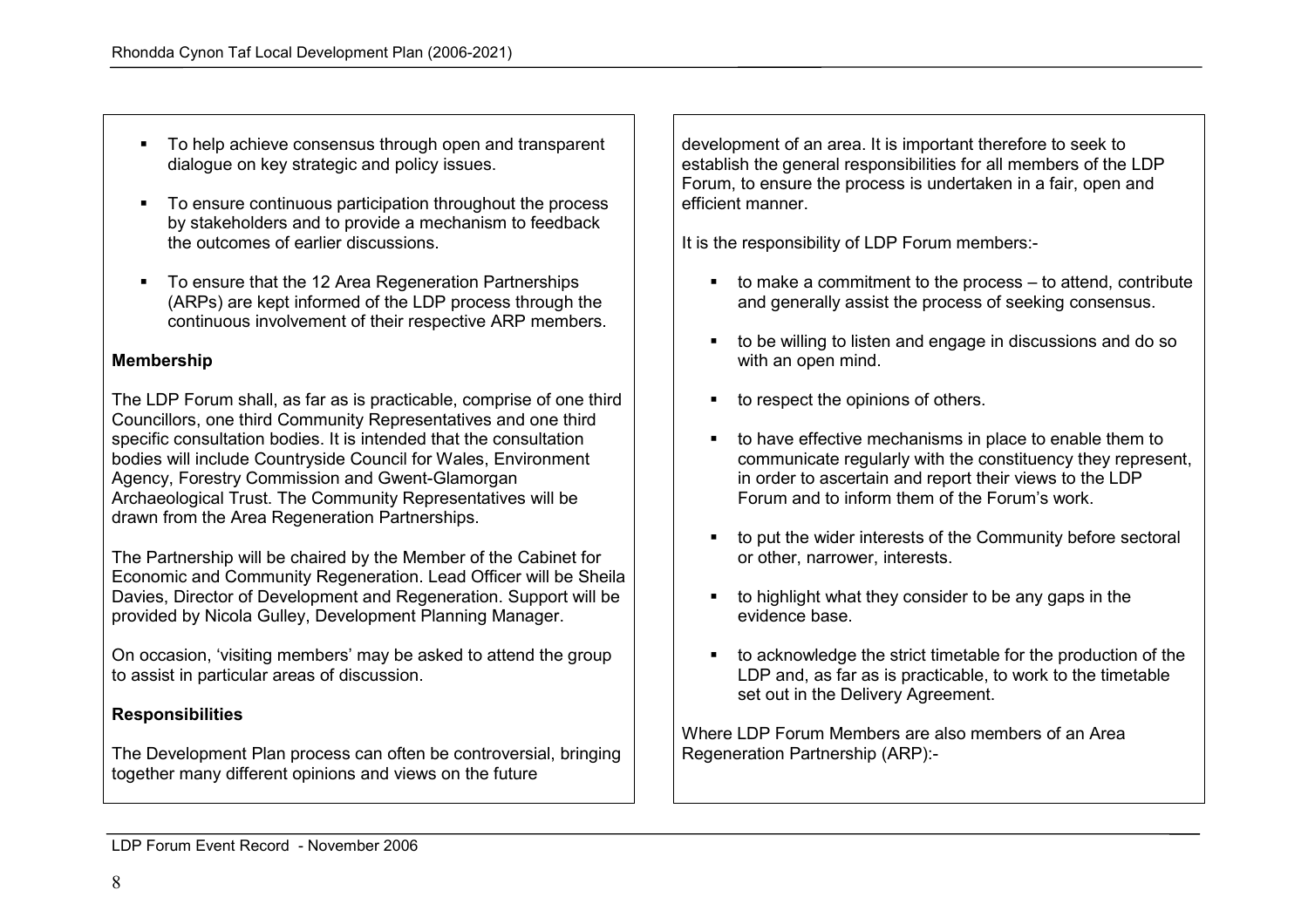■ to report back to their respective ARP on the work undertaken by the LDP Forum, to ensure they are kept fully informed of the LDP process.

#### Meetings

LDP Forum meeting's will be held at least once a quarter, although extraordinary meetings may be convened, byagreement of the Chair, at other times, as necessary.

#### Declaration of Interest

Members of the Forum should declare publicly any interest they or the organisation they represent may have in a particular agenda item, before discussion of the matter begins, particularly where they or the organisation they represent would stand to benefit directly or indirectly. Such declarations will be recorded formally in the minutes of the meeting.

Any member declaring a direct or personal financial interest may be asked by the Chair to withdraw from the meeting for the duration of the discussion of that item, or may otherwise be required not to participate in that discussion or in any decision arising.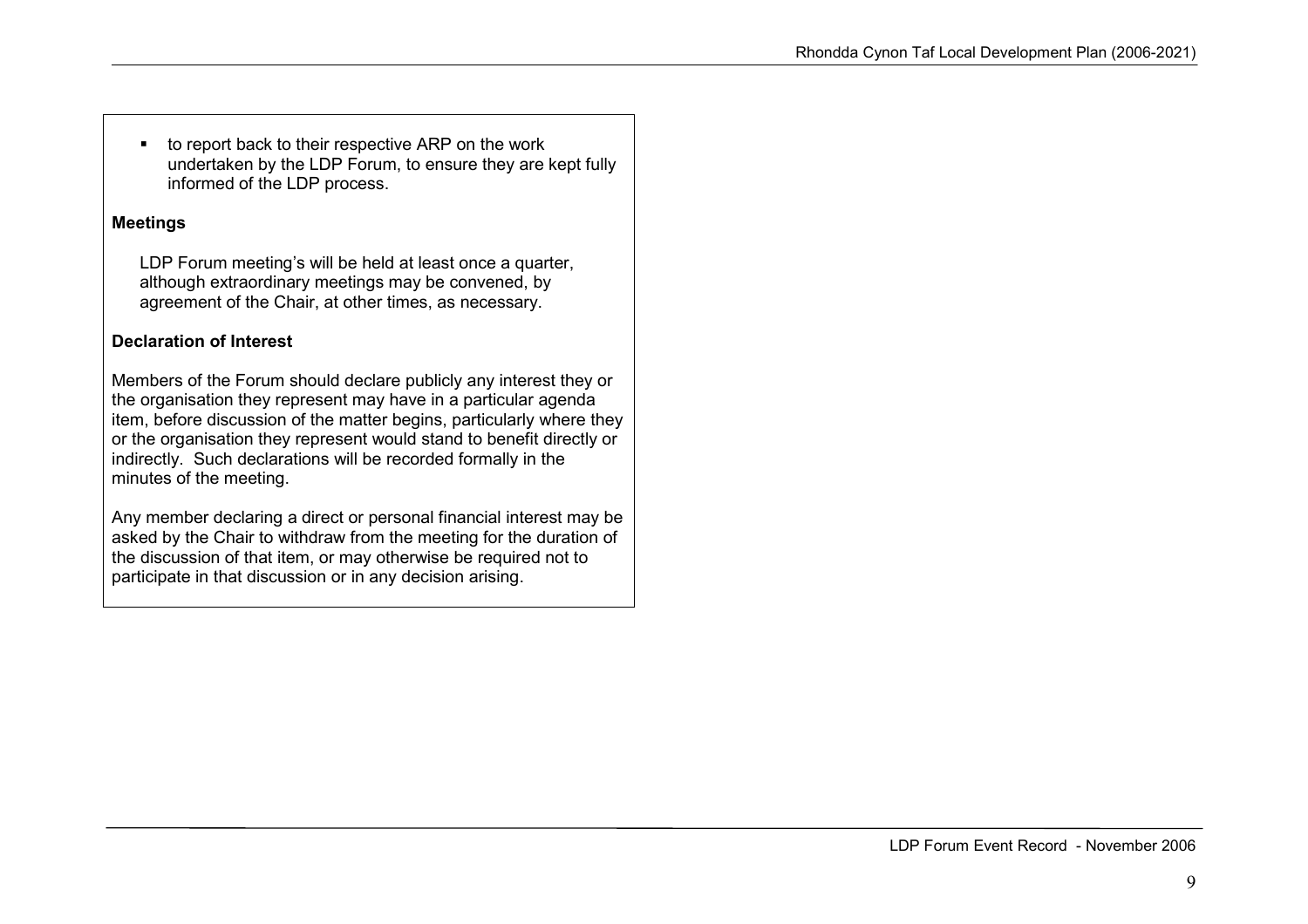#### 6. SEA/SA UPDATE

6.1. Keith Warren (Principle Planning Officer, RCT) referred the Forum to the statement of consultationsummary paper (see below).

6.2. An overview of the summary paper was given and it was reported that there had been a good response to the consultation with 12 organisations responding (two of which were internal council departments). The Forum was referred to the statement paper, which highlighted the issues arising from the consultation.

6.3. Keith Warren stated that all issues arising had been noted, although some of the issues were too broad for discussion at this stage of the process and would be referred to and investigated at future stages. The Forum was told that the document would be amended in light of the comments received.

6.4. The Forum had no comments to make regarding this issue.

#### STATEMENT OF CONSULTATION AND SUMMARY OF RESPONSES TO THE DRAFT SCOPING REPORT FOR THE SUSTAINABILITY APPRAISAL OF THE RHONDDA CYNON TAF COUNTY BOROUGH COUNCIL LOCAL DEVELOPMENT PLAN 2006- 2021

#### 1.0 Consultation process

1.1 The draft SA Scoping Report was published for public consultation on 23<sup>rd</sup> March 2006 for a five week period ending on 28<sup>th</sup> April 2006. The Scoping Report was sent to three statutory Strategic Environmental Assessment (SEA) consultees, Countryside Council Wales, Cadw (Welsh Historic Monuments) and the Environment Agency Wales. As the process comprises an integrated appraisal combining SEA and Sustainability Appraisal (SA), the Scoping Report was also sent to key stakeholders and made available on the Rhondda Cynon Taf County Borough Council website.

#### 2.0Response from consultees

- 2.1 Comments were received from the following organisations:
	- Pontypridd YMCA
	- Cynon Valley Business Community
	- Cwmni Community Group.
	- Dwr Cymru/Welsh Water
	- Environment Agency Wales
	- Rhondda Cynon Taf CBC Countryside Team
	- Rhondda Cynon Taf CBC Land Rec/Drainage Team
	- Glamorgan- Gwent Archaeological Trust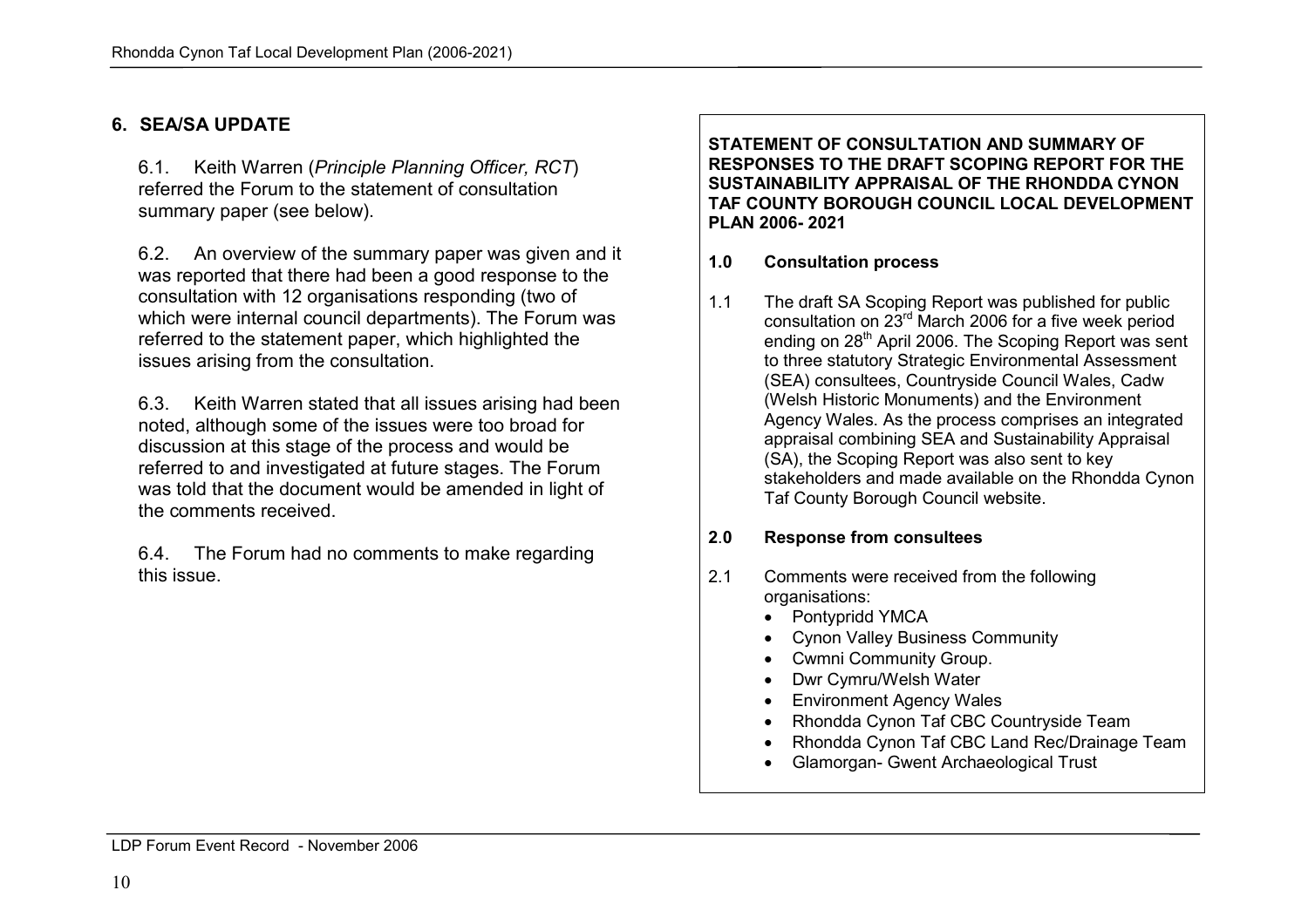- Countryside Council for Wales
- Caerphilly County Borough Council
- Cadw
- Redrow Homes
- 2.2 This represents a good response at this stage and combined with the consultation undertaken with stakeholders through the visioning and a technical workshop has ensured input at strategic and local levels to the process. Table 1 attached details the above responses and the corresponding proposed amendments to the SA Coping Report.

# 3.0 Key Issues

3.1 The key issues emerging from the consultation are the themes identified in the

 Scoping Report and which are included in the proposed SA Framework.

- Water protection of the water environment and supply
- Flood risk/climate change
- Sewerage infrastructure recognition of the deficiencies of the existing infrastructure
- Level of development
- Protection of the natural and historic environment with more emphasis on biodiversity.
- Transport the need for better links and public transport
- 3.2 Much useful information has been supplied on data sources and plans and programmes to improve those
- 3.3 parts of the Scoping Report. As this process is ongoing and iterative these have been noted and will be incorporated in the later stages of the SA process.
- 3.4 The consultees have also brought forward suggestions to improve the constituent parts of the SA framework; Sustainability Objectives, decision aiding questions, targets and indicators. Wherever possible these have been taken on board and amendments recommended to the draft Scoping Report. Government Guidance defines the scope of the SA and emphasise that care must be taken that the targets and indicators are manageable within the resources and information available to, or attainable by, the Council. The potential targets and indicators will be further refined as part of the ongoing process.
- 3.5 Some responses included items outside the scope of the SA and the forthcoming LDP and a level of detail inappropriate for a strategic appraisal. However suggestions which are appropriate for inclusion in the LDP, rather than in the SA, have been noted for consideration in the preparation of the Plan.

## 4.0 Conclusion

4.1 A good response has been received to the consultation which has provided further useful information to incorporate in the SA/SEA process. Overall the key sustainability issues for Rhondda Cynon Taf which were identified in the Scoping Report have been upheld through the consultation process and a consensus has been achieved on which to proceed.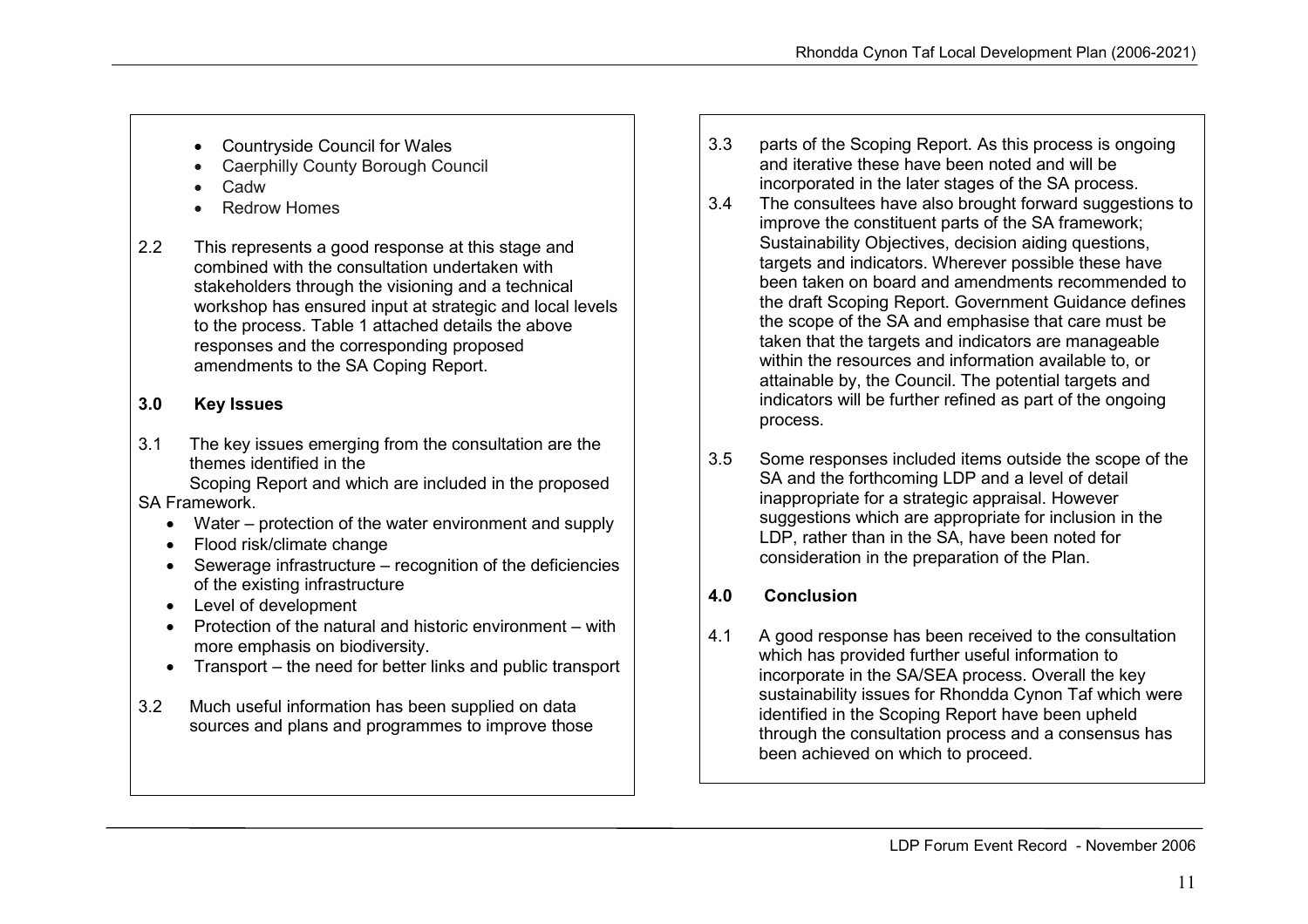### 7. DRAFT SPATIAL STRATEGY & PREFERRED OPTIONS **WORKSHOPS**

7.1. Participants attending the event were divided up into three groups and each group took part in threediscussion workshops looking at the;

- i) Preferred Spatial Strategy,
- ii) Eight proposed Strategic Sites and
- iii) Proposed Strategic Policies.

7.2. The workshops brought forward a wealth of information from the participants and to avoid an excessively long report the comments have been précised to avoid repetition where there was consensus between the workshops.

# Workshop 1 – Preferred Spatial Strategy

7.3. In light of the recognised disparities between the north and south of the Borough, the approach of Northern and Southern Strategy Areas was generally accepted. It was felt by some participants however, that there was not enough of an explanation as to why the north - south split was required and it would be useful if this were expanded upon.

7.4. There was some discussion concerning exactly where the boundary between the two areas should be drawn, particularly as there are recognised pockets of deprivation in the Southern area and areas of prosperity in the Northern. It was suggested in one workshop that the

boundary separating the Northern and Southern Areas should be on the northern outskirts of Pontypridd, thereby including Cilfynydd in the Northern area. It was also felt

that seeking to identify two distinct areas was not black and white and given that deprivation exists in the south and prosperity in the north, the strategy needed to demonstrate more flexibility.

7.5. The Heads of the Valley Strategy was identified as a major factor when considering the northern part of the Borough and it was considered that this Strategy offered the opportunity to redress the imbalance between the north and the south. It was considered important that the LDP



 Spatial Strategy and the Heads of the Valley Strategy work together to provide the maximum benefit for the area.

7.6. There was a lot of discussion during the afternoon concerning what the Spatial Strategy would mean fordifferent areas within the Borough. There was concern

LDP Forum Event Record - November 2006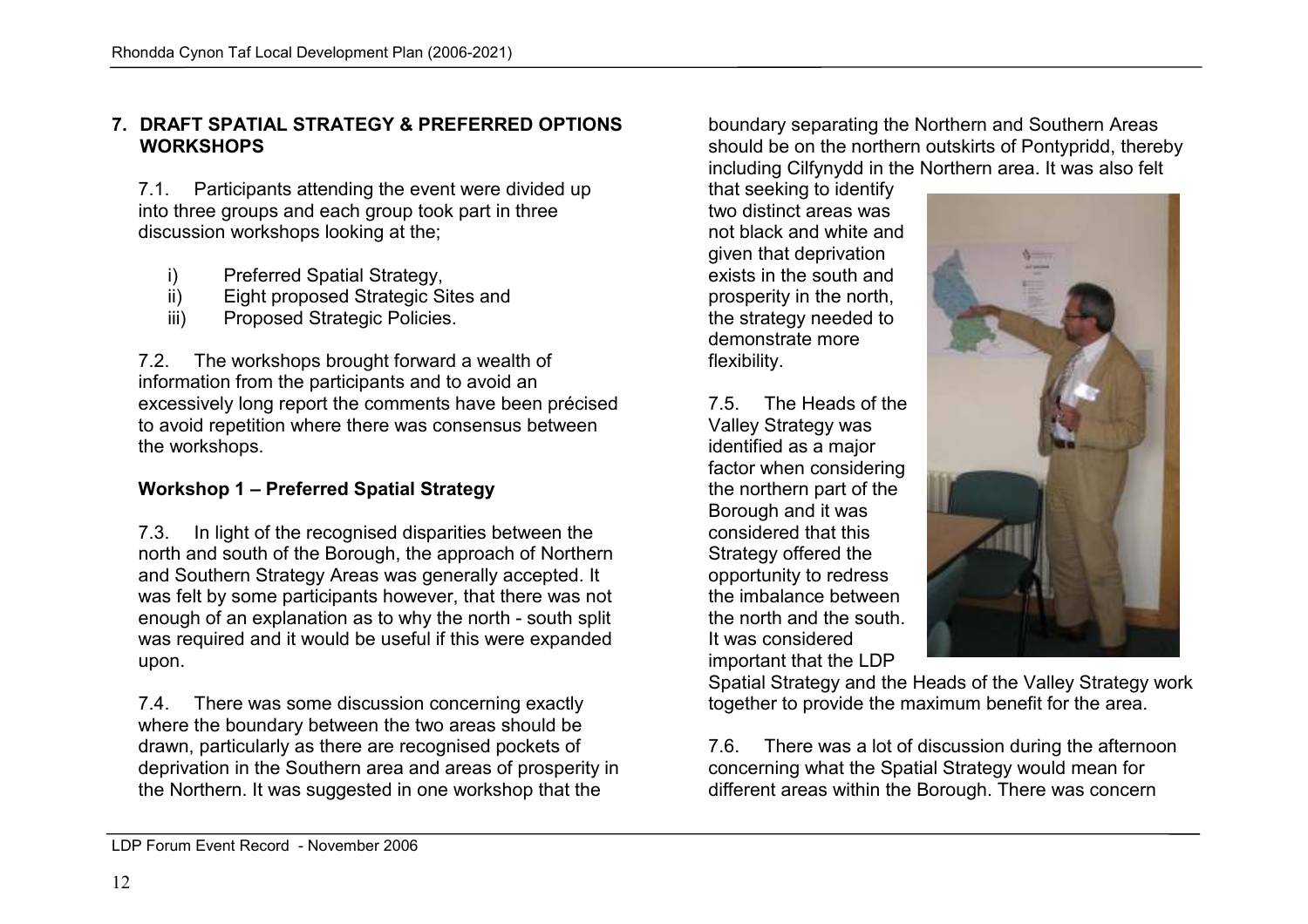expressed regarding the lack of major growth areas identified in the Rhondda Fach and Fawr and particularly the failure to identify a principle town in the Rhondda. Given the unique characteristics of the Rhondda it was felt that this area might warrant its own strategy dimension and this was an issue that needed further consideration.<br>7.7. An issue that was raised on a number of occasions

was the need when considering the Spatial Strategy, to also consider what strategic infrastructure provision would be required to support the Strategy. If the Northern Strategy Area and in particular the Rhondda is to grow and the Spatial Strategy is to be supported, there is a need for improved road infrastructure. Were the Porth bypass to be extended for example, this would open up access to the upper Rhondda. Fast link trains along the Rhondda Fawr line would also provide a new dimension to the Rhondda in terms of accessibility.

7.8. With regard the issue of principal towns, it was felt by some participants that Aberdare had less focus that it deserved given its obvious importance to the Northern Strategy Area. The recent new developments at Merthyr were a major threat to Aberdare and its future and the Spatial Strategy needed to reflect this and respond accordingly. Similarly, it was felt that Pontypridd should be viewed as the County Town and it was questioned whether the proposed Spatial Strategy would support this aspiration, as major growth was being directed away from the town.

7.9. Hirwaun was generally viewed as having a great deal of potential and could act as a key driver for change in the Northern Strategy Area. The proximity to the National Park and the soon to be further upgraded A465, offered unique opportunities. Supporting the development of new accommodation, restaurants and public houses and new rail and bus links with Aberdare were all suggested as important if the area was to achieve its full potential.

7.10. In the north as a whole, it was felt that the strategy must ensure the settlements are thriving places to live, that there are real job opportunities and that the services on offer improve the quality of life.

7.11. In the south of the Borough, it was stated that the Spatial Strategy further supported the need for a bypass at Llanharan and that this would also help the proposed film studio development at Brynna. It was suggested that the possible development of a new town centre at Llantrisant/Talbot Green would offer the potential for significant planning gain. However, this proposal would also need to be considered in the light of the need for environmental protection in the area. Concern was expressed about the need to ensure development in the south was managed in order to protect the environment. The relationship between the Spatial Strategy and Cardiff was also raised as an issue that requires careful attention.

7.12. The pattern of development that the Spatial Strategy would promote was also discussed. It was considered that the problems already experienced within the Northern Strategy Area from ribbon development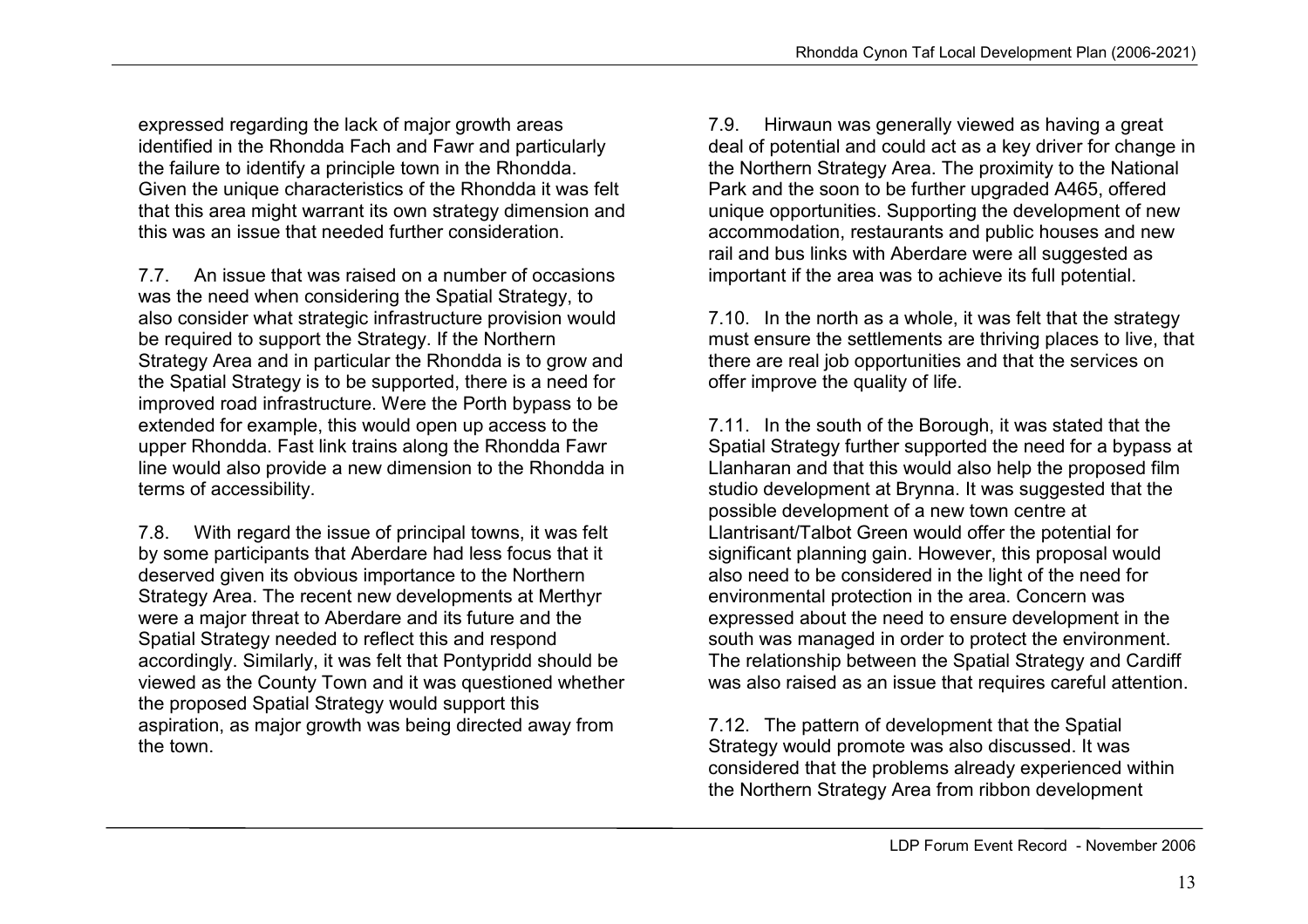should not be exacerbated. In the Southern Strategy Area there is a need to avoid coalescence and protect settlement identity.

7.13. Whilst recognising that the Spatial Strategy would inevitably be concerned with the Borough as a whole and the larger towns and patterns of growth, it was considered important that the effect on smaller communities should not be lost in the process.

7.14. Retail was identified as an important issue. It was felt that the retail offer in the key settlements needed to be improved and supported if viability and vitality were to be ensured. Encouraging living above shops was suggested as a key measure to support a vibrant economy and offered the opportunity to provide affordable housing in sustainable locations.

# Workshop 2 – Strategic Sites

## **Discussion**

7.15. The definition used to identify strategic sites was generally accepted by the workshops and it was recognised that the development of the strategic sites would have potential benefits to communities, the local economy and the environment.

7.16. Whilst recognising that all the identified sites offered the opportunity for development at the strategic level, the workshops recognised that the Rhondda sites were particularly important to regeneration aims, given the

topological constraints within the Rhondda valleys and the scarcity of large, strategically located sites.

7.17. Similarly, it was recognised that Pontypridd was constrained in its growth and that here also there are a scarcity of large, strategically located sites. However, it was felt by some participants that Pontypridd should be developed as the main town in the Borough. It was also suggested that sites such as the Lady Windsor site, whilst not in Pontypridd itself, offered the opportunity to aid the growth of the town.

7.18. With regard the specific allocation at Mwyndy, concern was expressed by some participants that the scheme could result in exacerbation of existing problems in the area, particularly highway capacity. Concern was also expressed regarding the important ecological nature of the site and the surrounding countryside.

7.19. There was a lot of discussion in the workshops concerning the need for joined-up thinking and delivery, to maximise the opportunities for regeneration in the Borough. The Heads of the Valleys Strategy was cited as a key example, with the potential to provide a 'multiplier' effect for the sites located within the Heads of the Valley area. The fiscal resources available, together with the range of other measures the Heads of the Valley Strategy will promote, will serve to support the successful development of sites in the Northern Strategy Area.

7.20. The workshops also highlighted the importance of links with other strategic packages such as Welsh

LDP Forum Event Record - November 2006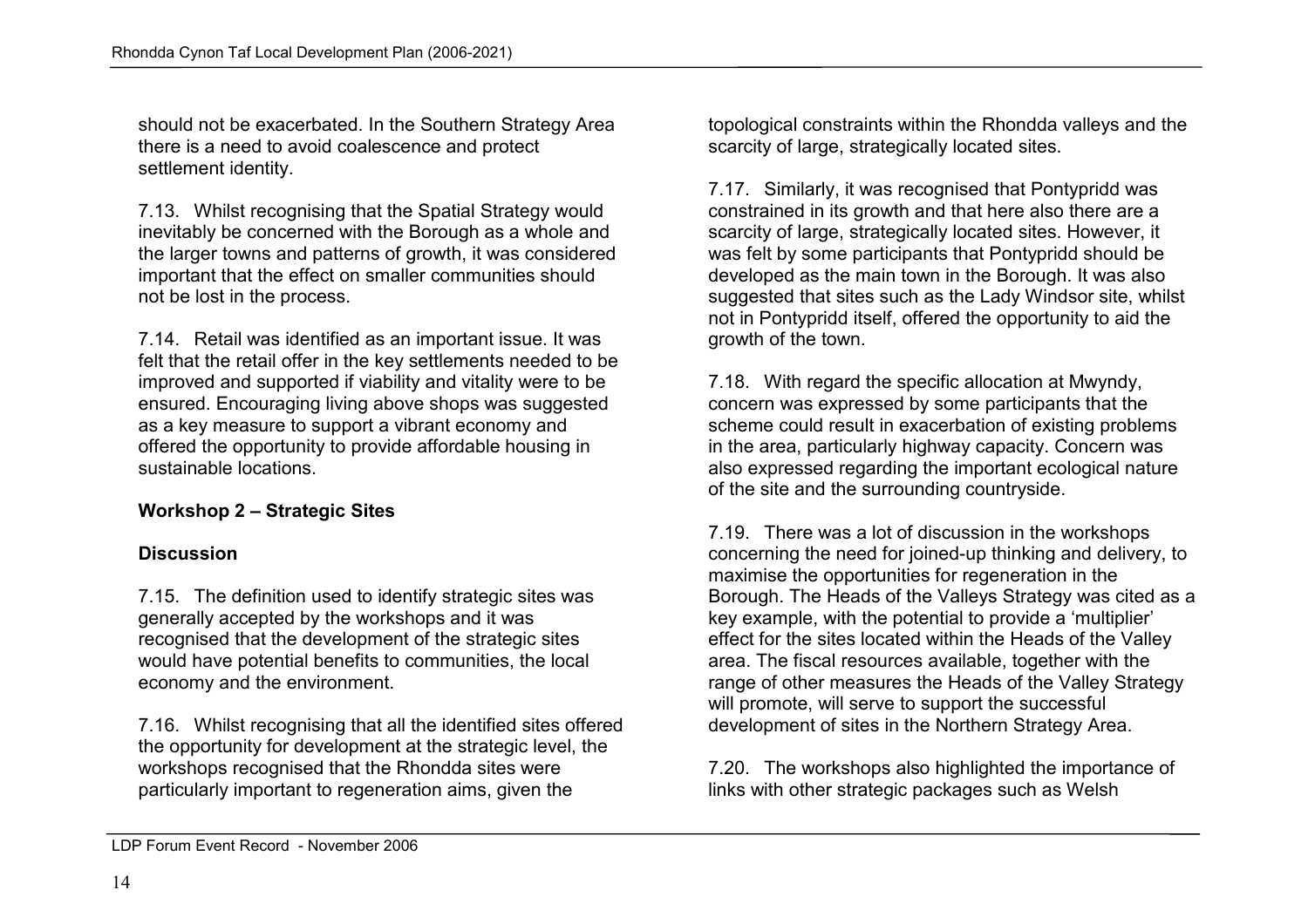Assembly Government Department of Enterprise Innovation & Networking land reclamation funds and European Convergence Funding Initiatives. Again the point was strongly made, that when looking at how specific sites should be developed, the potential multiplier effect of these supporting strategies and funds should be fully exploited.



7.21. With particular reference to the sites in the Northern Strategy Area, the issue of phasing the development of the strategic sites was also raised.

7.22. In discussing the suitability of the identified strategic sites, the issue of transportation emerged as a key area of concern in all workshops. Indeed, it was considered that there is a clear need to address the transportation

infrastructure to all 8 strategic sites, if their potential and the resulting benefits to the Borough, are to be unlocked.

7.23. The suggestion that new development offered the opportunity to improve road infrastructure and that strategic sites should be viewed in these terms – as offering the opportunity to secure regional transport infrastructure benefits - was also discussed. The opportunity for the LDP to inform regional transport plans, thereby feeding into a wider regional level was also acknowledged.

7.24. With reference to the Northern Strategy Area, it was felt that accessibility was a major issue in the success (or otherwise) of the strategic sites. In one workshop, it was proposed that the three northern sites could be linked by new road infrastructure.

7.25. In addition to transport, employment emerged as an important issue within the workshops. Common themes of discussion recognised that the former colliery sites were very unlikely to provide the number of jobs they once did. It was also suggested on several occasions, that the age of large-scale, industrial processes had passed and the emphasis should now be on new industries and the emerging knowledge economy.

7.26. It was stressed that when considering the use of the identified strategic sites, emphasis should not be placed on one sector only. Within recent years, the over reliance in the local economy on manufacturing has been replaced by an over reliance on call centres and now this sector too, is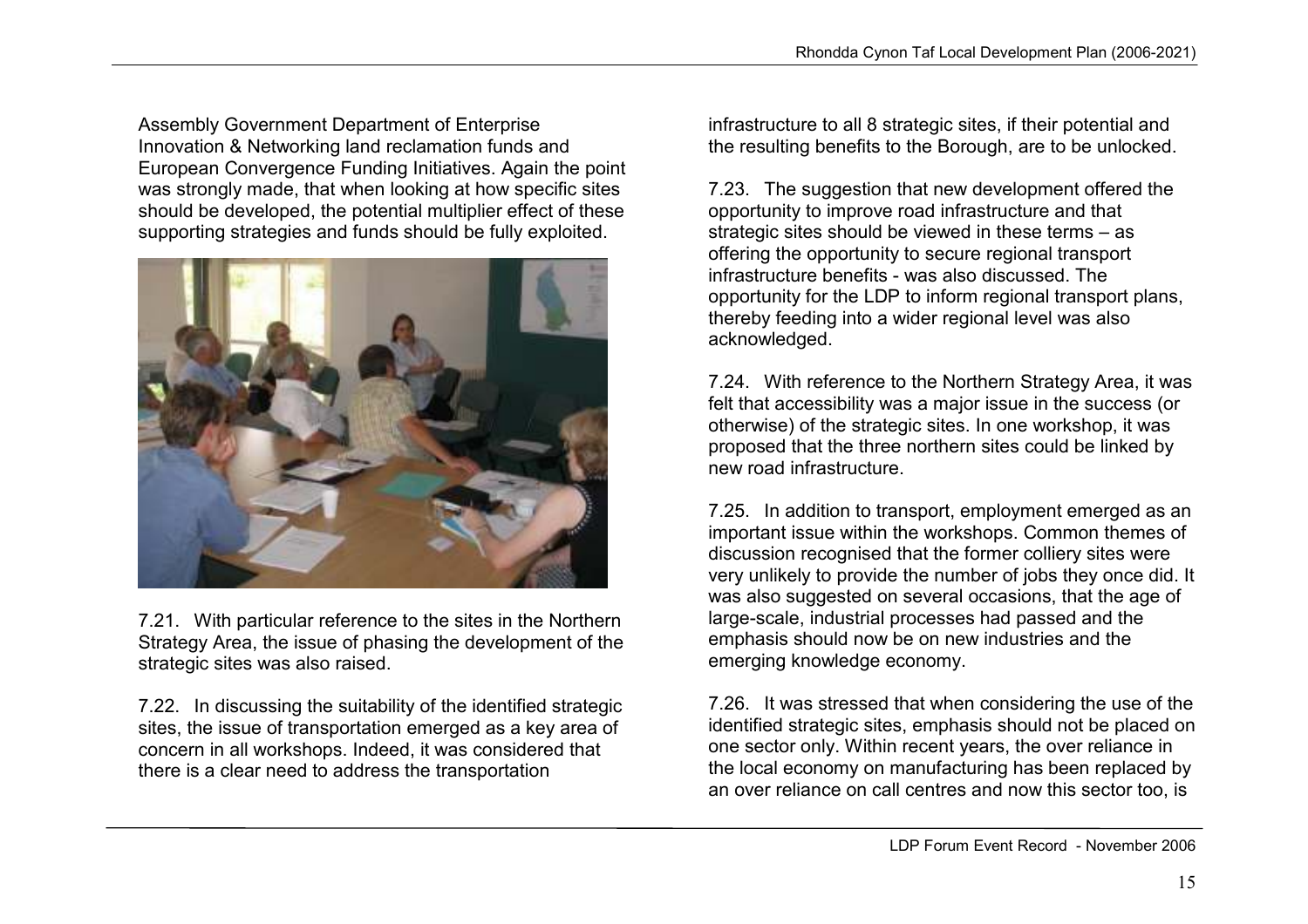being out sourced overseas. Given the importance of the strategic sites, it was considered that the Local Planning Authority must leave itself 'room to manoeuvre'. Where national and international employment trends change and/or new industries emerge in the future, the strategic sites should be capable of responding and providing viable employment land.

7.27. It was also suggested that the success of future employment development would be dependent on other factors. The location of windfarms for example, could detract from the attractiveness of sites and prevent inward investment from coming forward.

7.28. The location of new retail development was also an issue that emerged during the workshops. It was suggested that recent trends within the Borough indicated a move away from large out of centre stores. The need for further growth in Talbot Green was also questioned.

7.29. Whilst recognising that the strategic sites are by definition concerned with new development and growth, the workshops were keen to ensure that this did not override recognised nature conservation considerations. In any growth scenario, it was stressed that nature conservation remains just as important, if not more so and an appropriate balance must be struck. In Tonyrefail, for example, there are nationally important butterfly habitats, which need to be considered in future development scenarios.

# Workshop 3 - Strategic Policies

#### **Discussion**

7.30. One of the most important themes that emerged during all three workshops on the Strategic Policies was the recognition that for the LDP to achieve its maximum potential, it would be necessary to ensure that all the policies and allocations it will contain, are working towards the same objective. If the plan is 'unfocused' the outputs will be 'blurred'. It was also considered that if the objectives were not clearly articulated at the start of the process, it is unlikely that the tools to achieve these objectives will appear at the end.

7.31. Looking at the strategic principles as the overarching policies from which all other policies will be derived was considered logical. By having a clear direction from the strategic policies, it will ensure that as the more detailed policies emerge, they will be focused on achieving the overall objectives of the plan.

7.32. The relationship between the Spatial Strategy and the Strategic Policies was also recognised. As the Spatial Strategy will be delivered through policies and allocations, it is important that they are developed together to ensure full synergy.

7.33. It was argued that the process of developing the strategic policies would only be proved successful, if the strategy and policies stand up to later argument. It was stated that whilst the LDP and its policies should be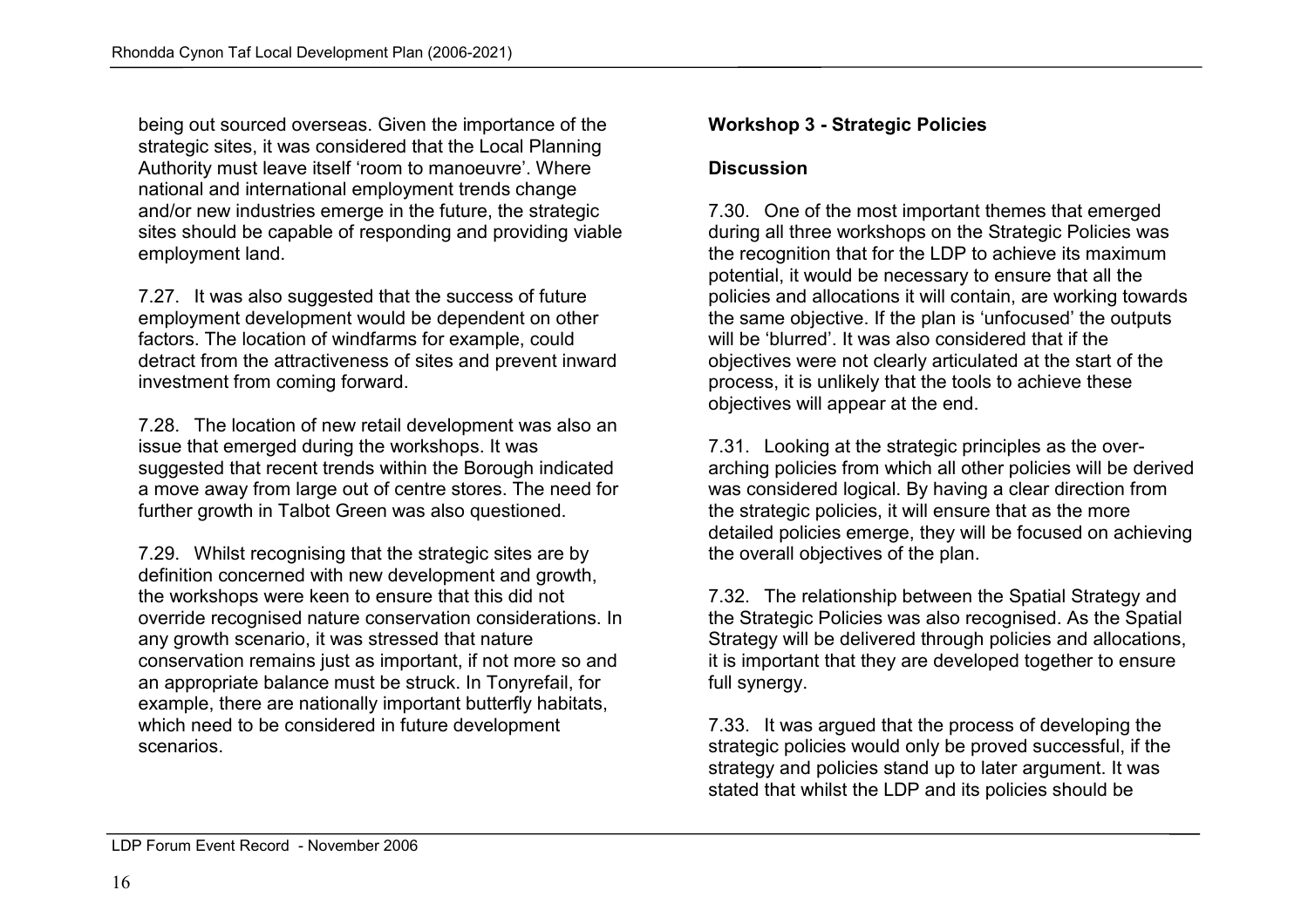aspirational, the strategic polices must be realistic and must be based on sound evidence. It was stated that 'they must work' and do what they are meant to.

7.34. Given the different pressures and issues in different parts of the Borough, it was generally agreed that the approach of developing policies tailored to different areas was the correct one. There was some discussion regarding whether the Borough could be divided into more that two areas. In the Northern Strategy Area for example, it was suggested that clear differences exist between the Rhondda and the Hirwaun area. Strategic policies could be further developed to reflect this.



7.35. One of the key comments that emerged in all three workshops was the importance of recognising the interrelated dimension between all the strategic policies. In the past, key strategic policy areas – housing, employment, transport - have been developed almost as stand alone policies, each seeking to achieve their own objective. It was strongly argued that Rhondda Cynon Taf's problems will not be addressed by one specific policy dimension alone. Rather, it is the combination of these strategic policies, working together to achieve the same aim that will make the greatest difference to the Borough.

7.36. As an example, it was stated that housing, employment, community facilities and education are all interlinked in such a manner, that it is not possible to pull one area out and look at it in isolation from the others. If new housing development is to be a major issue, then so must the places people will work, the facilities they will use and the schools they will go to.

7.37. Similarly, reference was made to nature conservation and sustainable development. These objectives are not met simply through the existence of their own specific policies, but rather the implementation of all the other policies.

 7.38. Some of the discussions centred on more detailed aspects of the strategic policies. With reference to SP 1, it was suggested that not all types of development will address deprivation and that the policy should read 'will be encouraged' rather than 'will encourage'.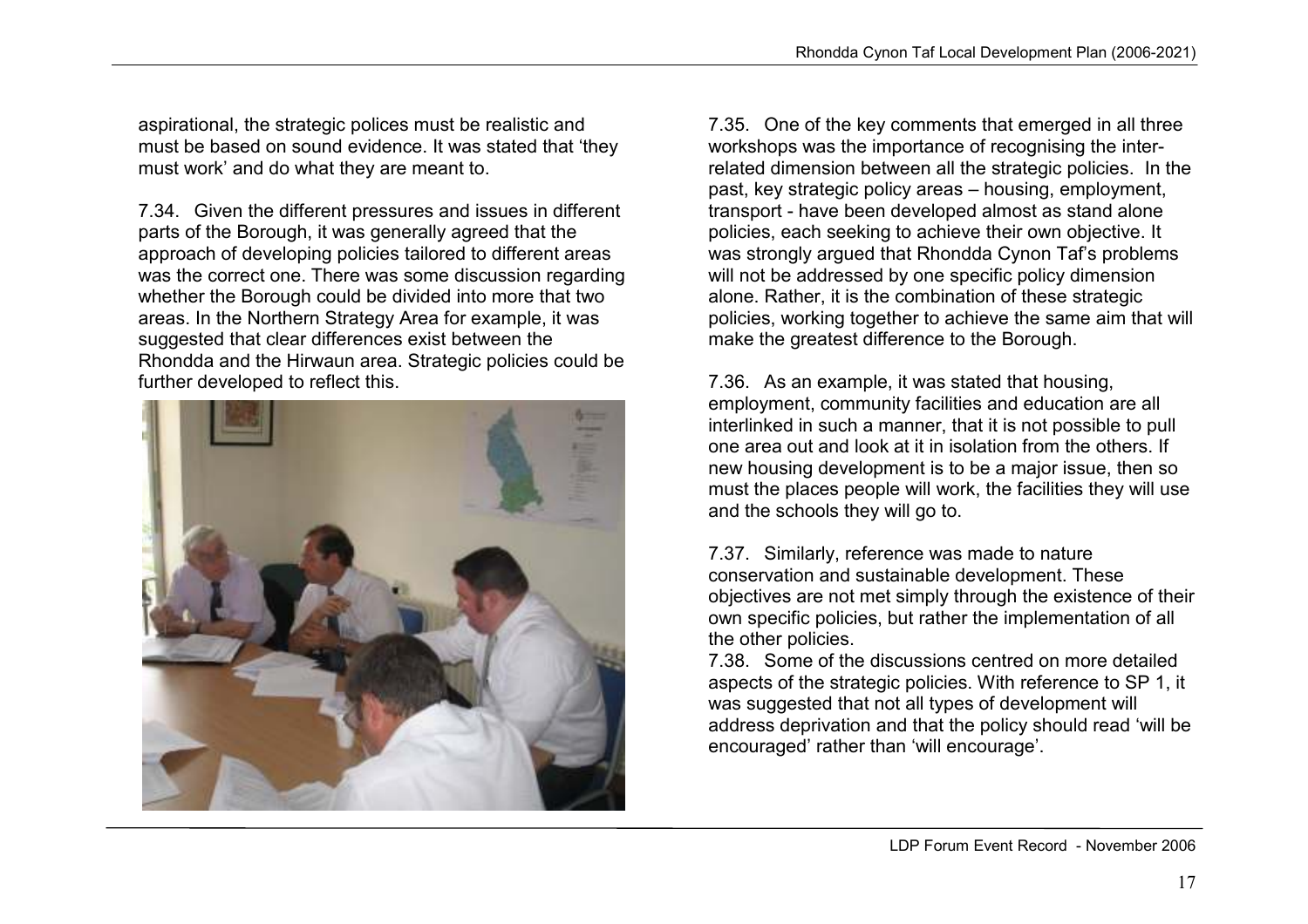7.39. It was also suggested that the wording of SP1should be amended to state that 'Development proposals….will be required to contribute to appropriate forms of growth to address the problems of deprivation…' rather than 'Development proposals….will encourage appropriate forms of growth to address the problems of deprivation…'. It was further suggested SP 1 could be amended to include a requirement for new development to contribute to local housing needs. A point was also raised regarding what evidence would be used to identify the 'problems of deprivation' identified in SP 1.

7.40. Concern was expressed that policy SP 1 placed too strong an emphasis on development. There is an equally strong need to maintain the natural beauty of areas in the Northern Strategy Area, which is in many places the primary asset and what makes the area such an attractive place to live.

7.41. A lot of discussion centred on policies SP4 and SP9. A primary issue of concern that emerged in all workshops was that new development must not exacerbate existing problems. Where, for example, highway problems exist or there are inadequate community facilities in an area, new development must address these issues. Otherwise both existing residents and future residents will suffer. It was suggested that policy SP 4 should clearly state that new development should not exacerbate existing problems. Other participants felt that it was sufficient to address this issue in SP 9.

7.42. There was little discussion concerning the actual numbers of new dwellings specified in policy SP 4 and it was generally accepted that over a 15-year period, this represented a realistic amount. Discussion did however centre on what percentage of these 14, 600 dwellings would be for affordable housing.

7.43. The need for affordable housing was an issue that was repeated throughout the sessions and was an issue that participants felt should be clearly identified through Spatial Policies. It was felt that with regard affordable housing, the issues between the Northern and Southern Strategy Areas were not the same and a more subtle approach was required between the areas.

7.44. It was also highlighted that private social housing was not always welcomed in communities. In Tylorstown for example, 40% of the housing stock is in the rented sector. It was stated that many of the problems in the community, can be directly attributed to the private social landlord sector. It was felt that unlike Housing Associations & Council Housing, these properties aren't managed.

7.45. A point was made regarding part b). of policy SP 9 and is was suggested that rather than read as 'open space and play facilities' it should be amended to 'open space, play and youth facilities'. It was felt that provision for youths was often overlooked whereas in some (albeit rare) cases there was an overprovision of play areas/equipment for younger children. It was considered important to ensure that this was included early in the process.

LDP Forum Event Record - November 2006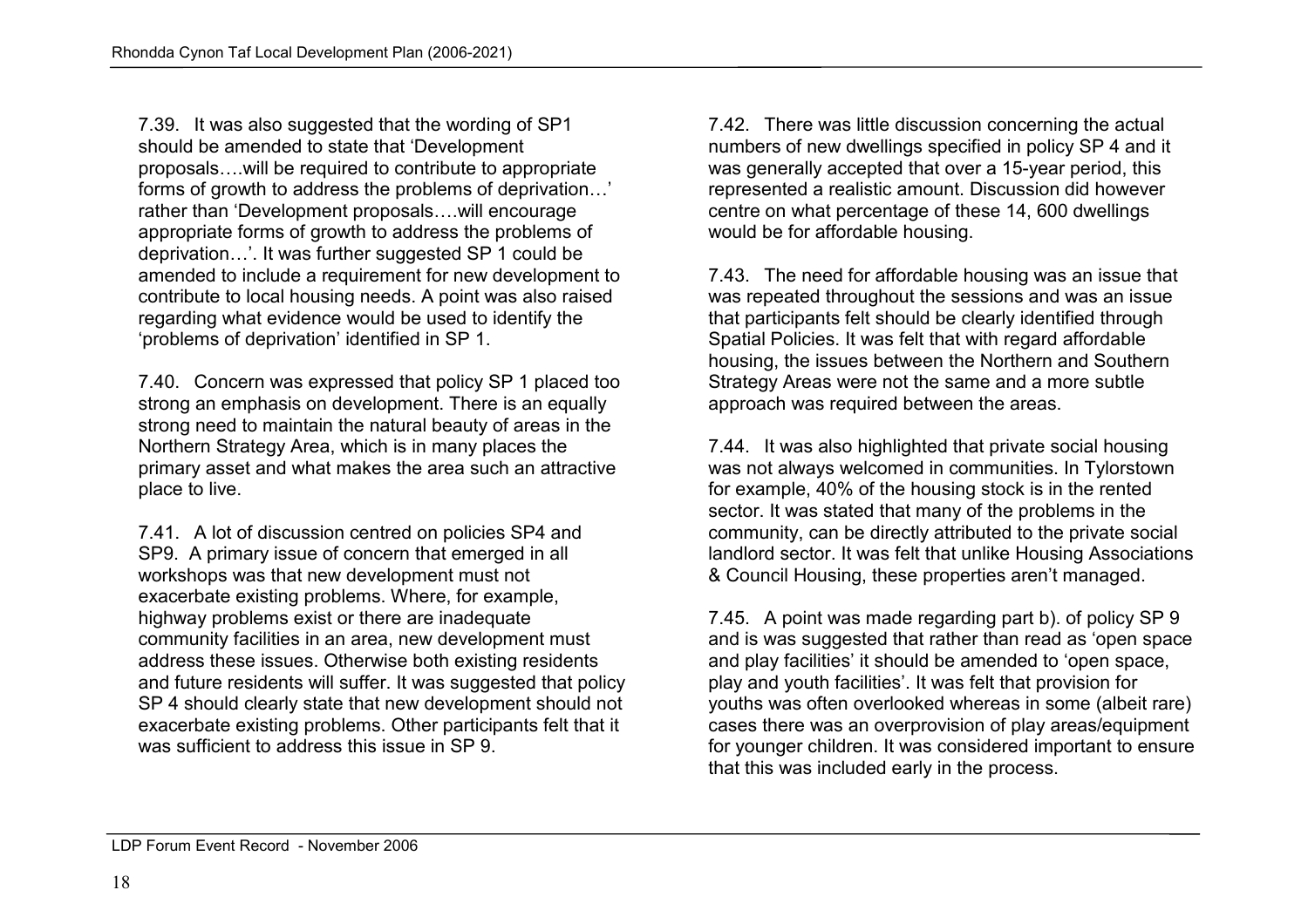7.46. It was also suggested that policy SP 9 should specifically mention the need to secure the provision of primary healthcare facilities. It was felt that this was an area that required a specific policy focus. In parts of the Borough there is a high concentration of single practice GPs where the GP is approaching retirement age. In the near to medium future as these practices wind down, there will potentially be a significant short fall in healthcare services at a local level.

7.47. It was also advised that policy SP 9 would need to be informed by the outcome of the recent Planning Gain Supplement consultation.

7.48. There was a lot of discussion regarding Policy SP 11. The general consensus was not opposed to renewable energy, but there was concern that – particularly with regard windfarm proposals – the decision making process could be taken out of the hands of local people. It was strongly felt that the policy regime – both the strategic policy and the more detailed policies that will follow – should be firm enough to allow local decision makers to regain this control.

7.49. It was also suggested that policy SP 11 could at this stage make reference to the acceptable density of windfarm sites and could even, similar to the policy prescribing housing numbers, give an overall total for the number of windfarms that will be allowed. It was also stated that the policy should make clear that environmental concerns would be a key consideration when considering applications for windfarms.

7.50. There was a strong view that the strategic policy should make clear that renewable energy does not simply mean wind energy and that it supports other renewable energy options such as hydro-power. The Council should demonstrate clearly its support for all options.

7.51. The importance of recycling facilities was also highlighted. New regulations coming into force in 2010, will introduce fines for waste that isn't properly recycled. This will require consideration through the LDP.

7.52. Education was identified as a key issue on numerous occasions and it was argued that there was a need for a strategic policy relating specifically to education. It was stated that a school can be more important to some communities than a new road and that as traditional community centres have ceased to exist, schools offer the opportunity to provide new hearts to the community. Schools should be made to work better for the community. They have gyms, libraries, computer and science labs and yet they close at 1600.

7.53. It was also argued that Education should no longer be perceived as an issue relating to schoolchildren alone. Education and Lifelong Learning encompasses children, youths and adults. It also underpins other key strategic policies, such as employment. If new industries are to locate in the Borough, there must be a workforce able to work in these sectors.

7.54. When considering school provision in the future, in view of both the total number of homes to be provided and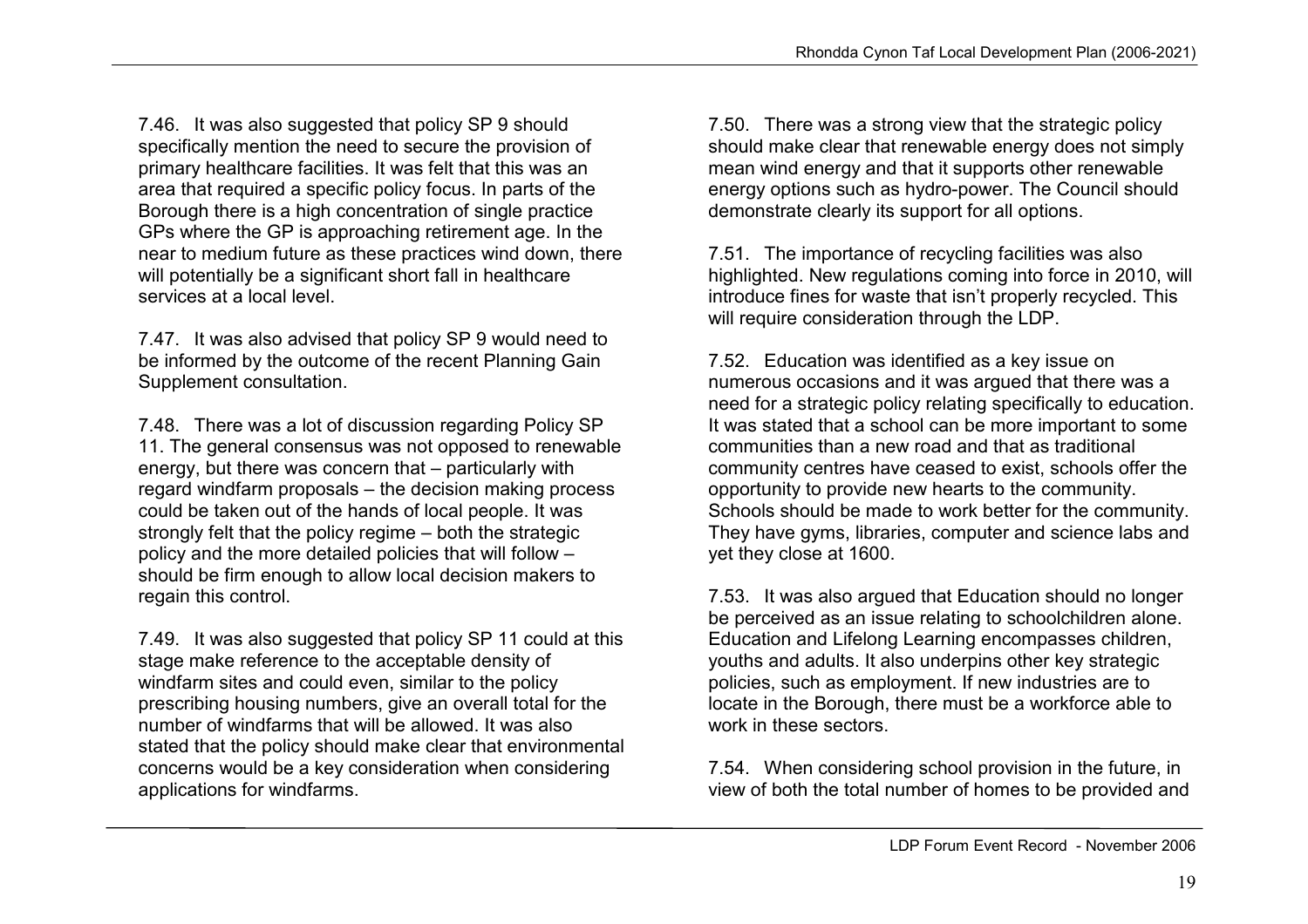the strategic sites which will provide large housing sites, it was suggested that it would be more sustainable and better in education terms, that rather than looking to secure new schools, existing schools should be improved and expanded.

7.55. With regard to strategic transport projects, it was suggested that this was an issue that needed consideration at this stage. A link from the Rhondda to the A465 should be considered, as this would take pressure from southbound traffic and have the potential to open up the Northern Strategy Area.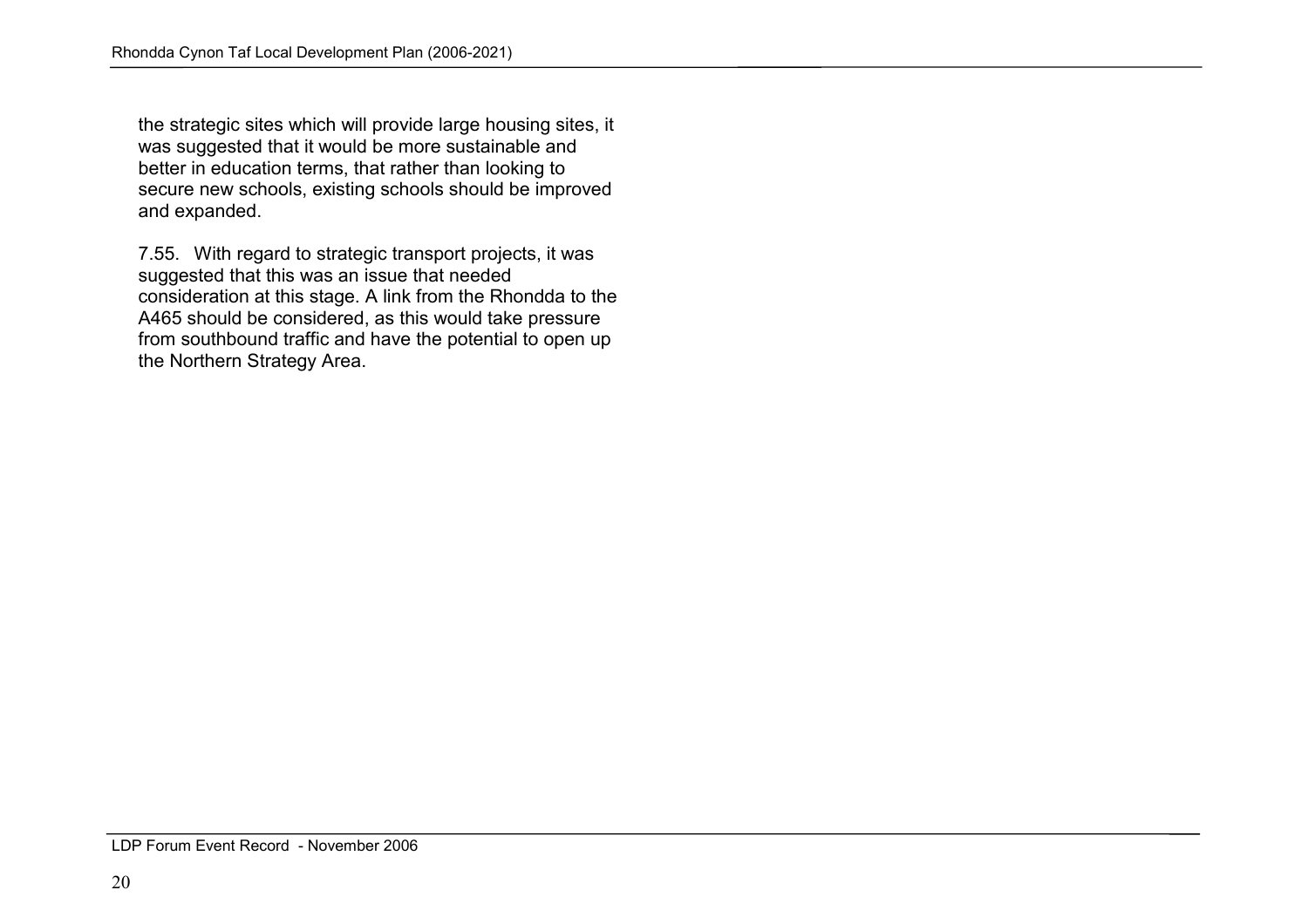# 8. ANALYSIS

8.1. Overall, there was a positive response in all three workshops to the proposed Draft Spatial Strategy & Preferred Options Paper and there was general consensus regarding the main issues. The development of a North-South strategy was generally supported, the significant opportunities provided by the strategic sites was recognised and the need for clear direction from overarching strategic policies was understood.

8.2. In analysing the output of the three workshops there were several themes and issues that were articulated strongly across the whole day and are worth highlighting.

# Rhondda

8.3. Whilst recognising that this stage of the LDP process is concerned with looking at the Borough as a whole, it was strongly suggested that the Rhondda could warrant its own strategic approach given the uniqueness of the problems it faces. The need to identify principal towns in the Rhondda was also raised in order to ensure the area is given equal standing with other parts of the Borough.

# Joined-up Approach

8.4. The need for joined up thinking and delivery was stressed repeatedly. In terms of the strategic policy areas, the interrelated nature of housing, education, employment, infrastructure and so forth was returned to on numerous occasions throughout the day. It was felt that the failure to

properly understand this in the past, had led to many of the problems now faced within the Borough.

8.5. Ensuring synergy with other major strategies to maximise potential benefits was also seen as a priority. In particular, the Heads of the Valleys Strategy was mentioned repeatedly and was seen as a significant opportunity with an obvious relationship with the LDP.

# Pontypridd & Aberdare

8.6. The role of Pontypridd was subject to much discussion. Participants were keen to ensure that the Spatial Strategy would do as much as possible to reverse the decline of the town. It was felt that Pontypridd should be regarded as the 'county town' within the Borough and that the LDP should reinforce this.

8.7. Concern was also expressed regarding the future of Aberdare, particularly in light of the new and proposed retail developments at Merthyr. It was felt that the Spatial Strategy needed to provide the framework to allow Aberdare to respond to this threat.

# Transport Infrastructure

8.8. The issue of transport infrastructure arose in the discussion of virtually every topic area during the workshops. It was expressed throughout the day that the poor transport network in the Northern Strategy Area together with the overloaded highway network in the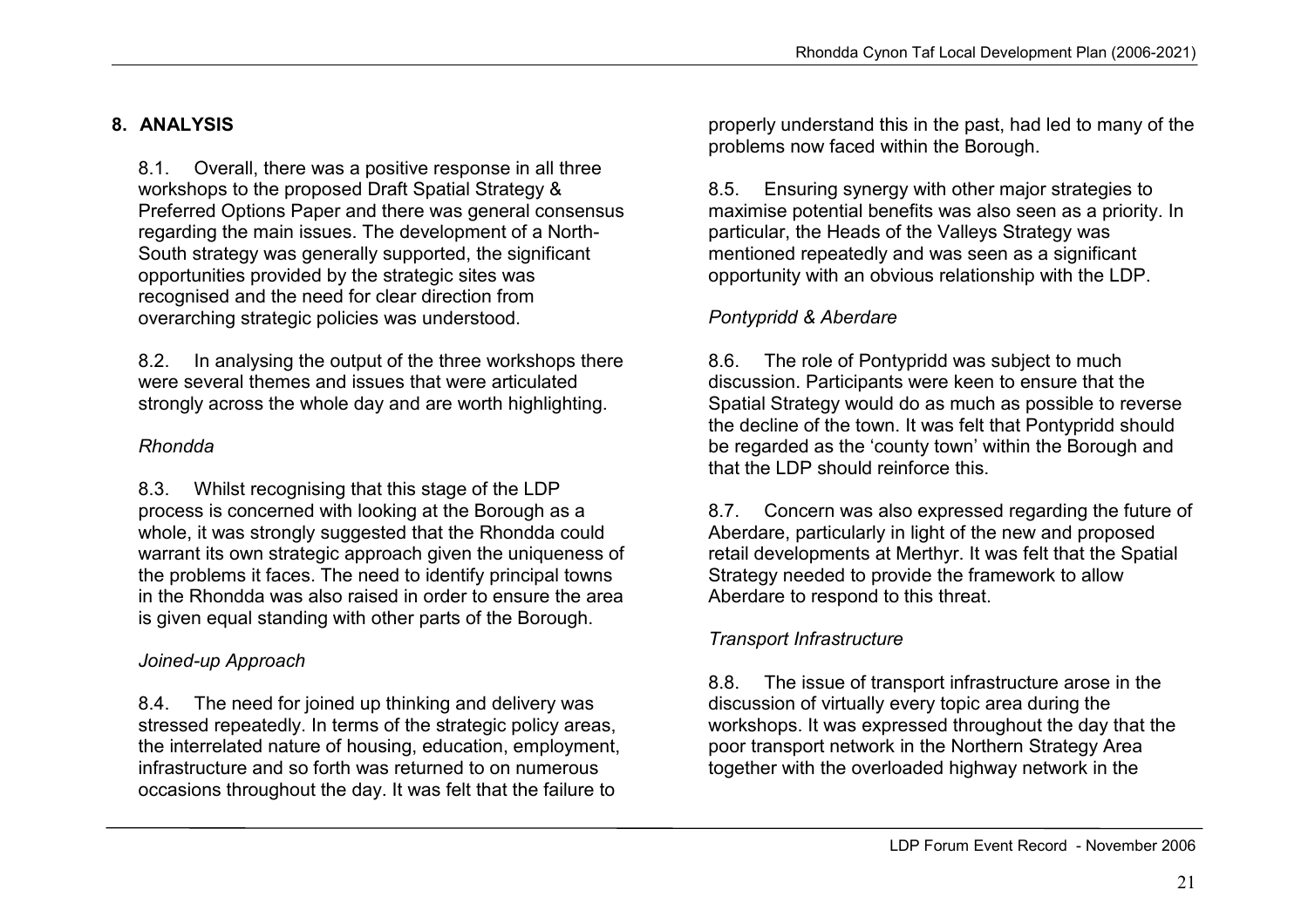Southern Strategy Area, significantly contributed to the major socio-economic problems in the Borough today.

8.9. Participants felt that attempts to address issues surrounding housing provision, employment, retail and so forth had to be supported by improvements to the transport infrastructure, if these problems were to be properly addressed.

## Nature Conservation

8.10. It was generally accepted that the Borough would inevitably experience significant levels of growth over the next 15 years. Indeed, the strategic policies reference 14,600 new homes to be provided up until 2021. Given that there will be significant levels of new development, the need to ensure that nature conservation is at the fore of all policy development becomes even more essential.

# Settlement Identity

8.11. Following on from this point, participants repeated throughout the day that settlement identity was an important issue locally and whilst new development was not unwelcome in principle, it should not be at the expense of traditional settlement identities.

# Mwyndy

8.12. During the workshop discussions, where specific sites were discussed in the context of strategic sites, principal towns and so forth, there was general

understanding as to why sites had been put forward. With regard Mwyndy however, which is identified as a strategic site in the Draft Spatial Strategy and Preferred Options Paper, concern was expressed that this site had been considered fully through recent planning applications and was subsequently refused planning permission. It was questioned throughout the day, why this site had been identified in light of this recent history.

# Avoiding Over Reliability, Promoting Flexibility

8.13. There was much discussion during all three workshops, concerning current problems in the Borough and how the draft Spatial Strategy and Preferred Options Paper would seek to address these. It was felt that in the past the Borough had been over reliant on certain sectors of the economy – from coal mining to more recently call centres. In order to avoid these problems in the future, participants felt that the strategy should not seek to promote only one or two sectors of the economy to deliver growth, thereby creating new over reliance problems for the future, but a range of sectors.

8.14. It was also argued that the Borough needed to have sufficient flexibility to react to changing economic circumstances. Where new business sectors emerge, Rhondda Cynon Taf should seek to ensure it is able to react quickly and provide suitable land and infrastructure and thereby compete for and be attractive to, new industries.

LDP Forum Event Record - November 2006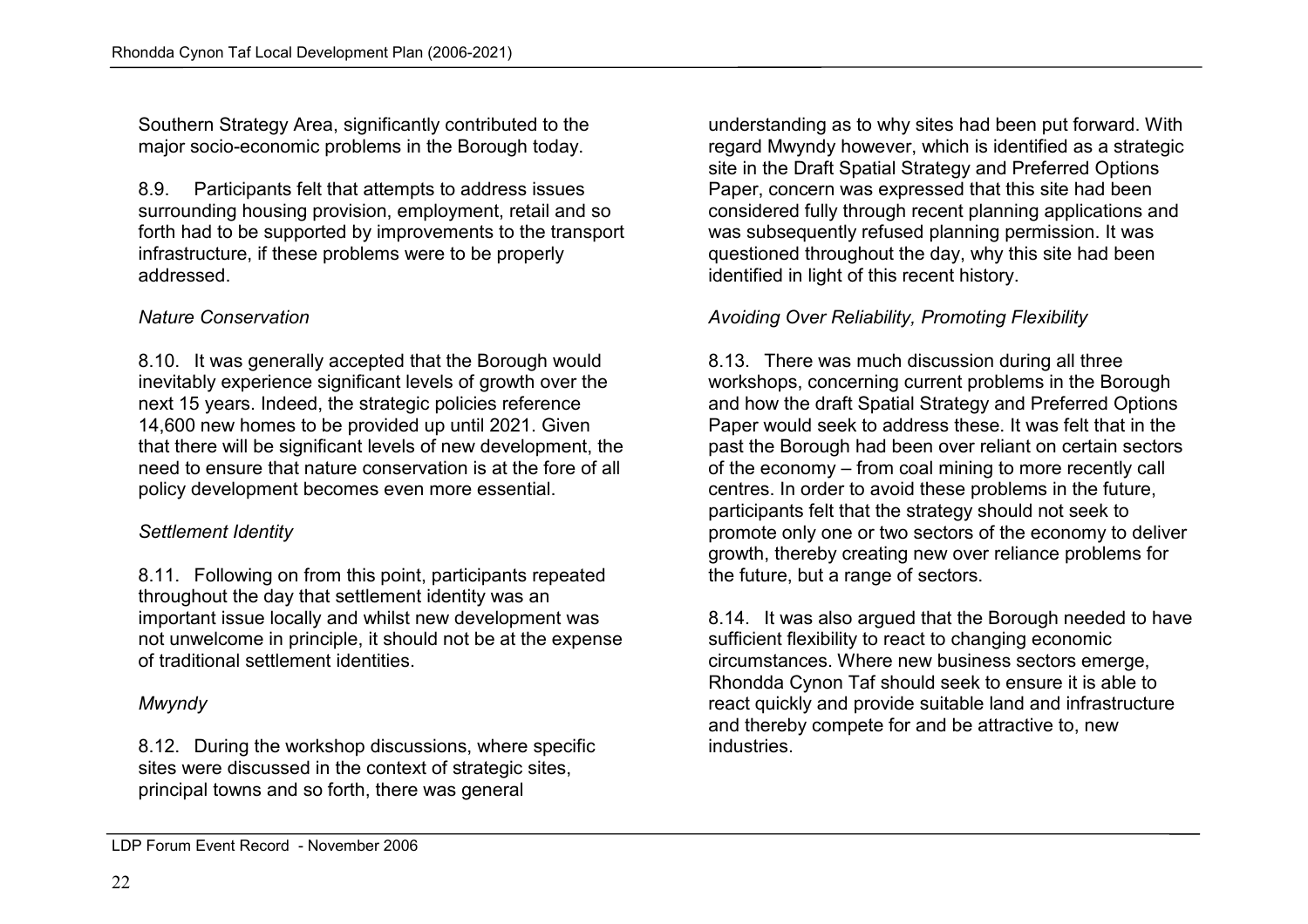# Planning Gain

8.15. It was clear from the workshops that there is a broad range of very different interpretations on how planning gain should be sought and what it should be used for. There was however general unanimity that planning gain provided an important mechanism through which the impacts of proposed developments could be suitably addressed. Participants strongly felt that where new development will have demonstrable impacts upon existing communities, and in particular where a new development would exacerbate existing problems within an area, planning gain should be sought to address these problems.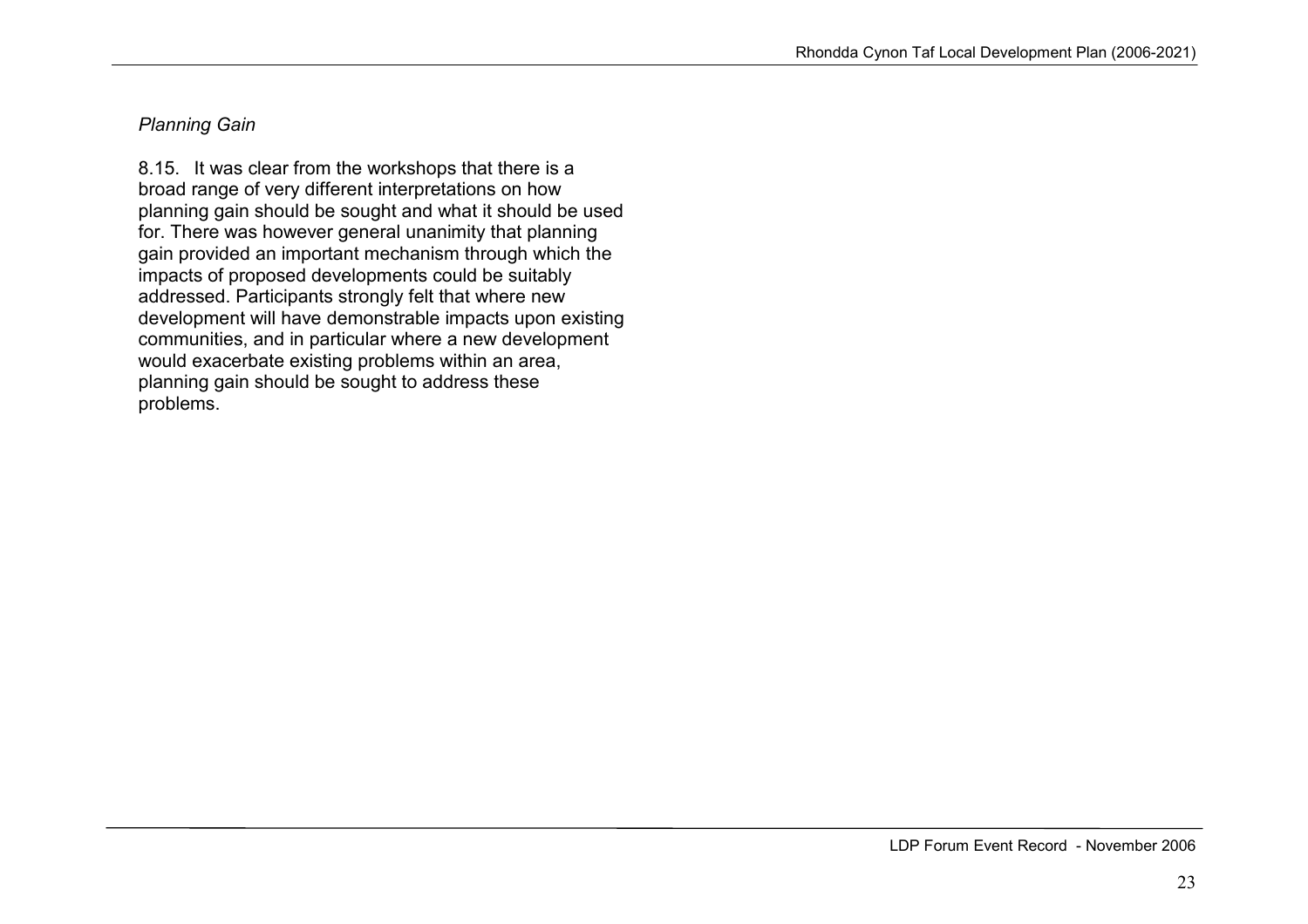# 9. CONCLUSION

9.1. The meeting of the LDP Forum in July 2006 built upon the Visioning Event held in January 2006.

9.2. The LDP Forum considered the three main aspects of the draft Spatial Strategy and Preferred Options Paper – the spatial strategy, the strategic sites and the strategic policies and overall there was general consensus regarding the three areas as outlined in the draft document.

9.3. This report identifies the main areas of concern that were expressed throughout the workshops. These issues will be given full consideration prior to the full public consultation on the draft Spatial Strategy and Preferred Options Paper and the draft document will be amended accordingly to take account of the views expressed by LDP Forum members.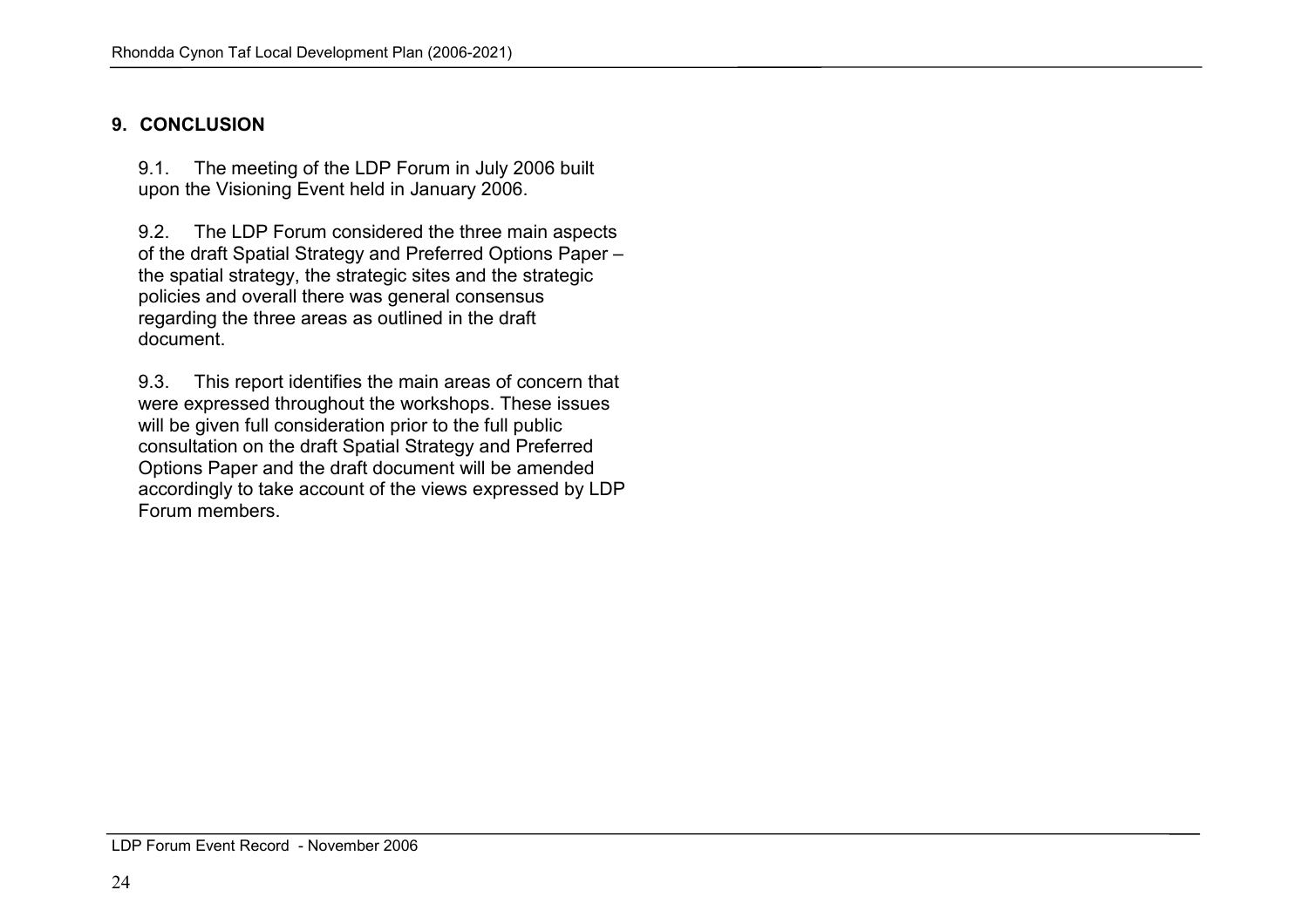# APPENDIX 1 – LIST OF ATTENDEES

# **Councillors**

| <b>Cllr Alby Davies</b>    | Abercynon     |
|----------------------------|---------------|
| <b>Cllr Brian Arnold</b>   | Ynysybwl      |
| <b>CIIr Kevin Williams</b> | Maerdy        |
| <b>Cllr Roger Turner</b>   | <b>Brynna</b> |
| <b>Cllr Robert Bevan</b>   | Tylorstown    |
| <b>Cllr Cennard Davies</b> | Treorchy      |

# Community Representatives

Graham Gwillam TARCA David Furmage **Pontypridd YMCA** 

# Consultation Bodies

| Mike Cuddy          |
|---------------------|
| Karen Maddock Jones |
| David Lewis         |
| Nicola Davies       |
|                     |

Robin Simpson CPRW

**Bill Daniel** 

Welsh Assembly Government Karen Maddock Jones Countryside Council for Wales DEVCO. Nicola Davies **RCT Local Health Board/Health** and Well-being Neil Maylan Glamorgan Gwent Archaeological Trust Greg Byrne **Business Club** Richard Phipps **Rhondda and Merthyr Groundwork** Trust Interlink

#### Thematic Partnership Co-Ordinators

Carryn Williams<br>
Strida Davies
Social and (Social and (Social and )

Matthew Easter **Living Space** Strida Davies **Social and Cultural Identity** 

#### Rhondda Cynon Taf Facilitators

| <b>Sheila Davies</b>  | Director of Development and         |
|-----------------------|-------------------------------------|
|                       | Regeneration                        |
| Nicola Gulley         | Development Planning Manage         |
| Keith Warren          | <b>Principle Planning Officer</b>   |
| <b>Gareth Hall</b>    | Development Planning Officer        |
| Owen Jones            | Development Planning Officer        |
| <b>Clare Richards</b> | <b>Development Planning Assista</b> |
| Robert Worgan         | Senior Technical Support Offic      |
|                       |                                     |

neration Nicola Gulley Development Planning Manager Clare Richards Development Planning Assistant Robert Worgan Senior Technical Support Officer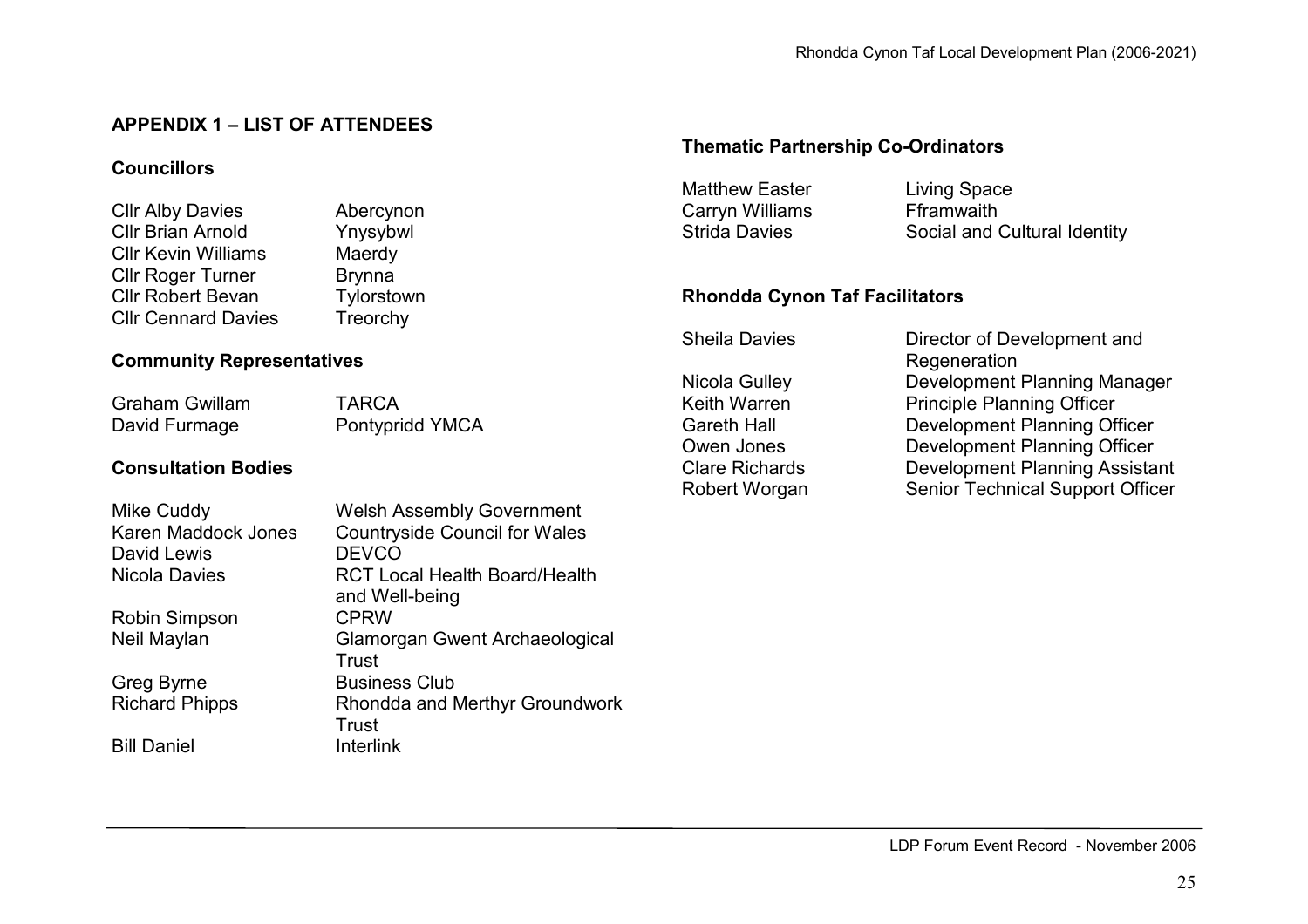#### APPENDIX 2 – MEMBERSHIP OF LDP FORUM

#### **Councillors**

Cllr Graham Thomas Rhigos Cllr Christopher **Aberaman North** Cllr Alby Davies **Abercynon** Cllr Brian Arnold Ynysybwl Cllr Lionel Langford Ynyshir Cllr Kevin Williams Maerdy Cllr Jeff Williams Treherbert Cllr Paul Cannon Ystrad Cllr Aurfron Roberts Cllr Roger Turner Brynna Cllr Clayton Willis Cllr Maureen Webber **Rhydfelen Central** Cllr Pauline Jarman Mountain Ash East Cllr Robert Bevan Tylorstown Plaid Cymru Representative Liberal Democrat Representative

#### Community Representatives

Graham Gwillam

Gilfach Goch Tyn-y-Nant To be agreed To be agreed

Alan Woodward Rhigos Community Sports Association Susan Sexton Cwmdare Community Action Team **TARCA** Margaret Morris **Margaret Morris Taff Ely Access Group** David Furmage **Pontypridd YMCA** 

Keith Addis Cwmni Diane Prosser **DASH Training** 

#### Consultation Bodies

Welsh Assembly Government Countryside Council for Wales Environment Agency Forestry Commission Town Centre Forum Home Builders Federation Commission for Racial Equality Devco RCT Local Health Board Welsh Water CPRW Glamorgan Gwent Archaeological Trust Business Club Country Landowners Association Rhondda & Merthyr Groundwork Trust

# Gwyn Poole **Communities First Ynyshir/ Wattstown** Cliff Jones **Blaenllechau Community Regeneration** Lee Nichols **Nichols** Nichols Building Services Ltd Olwen Chislett Beddau Arts Society Alan Woodruff **National Communist Contract University of Glamorgan**

LDP Forum Event Record - November 2006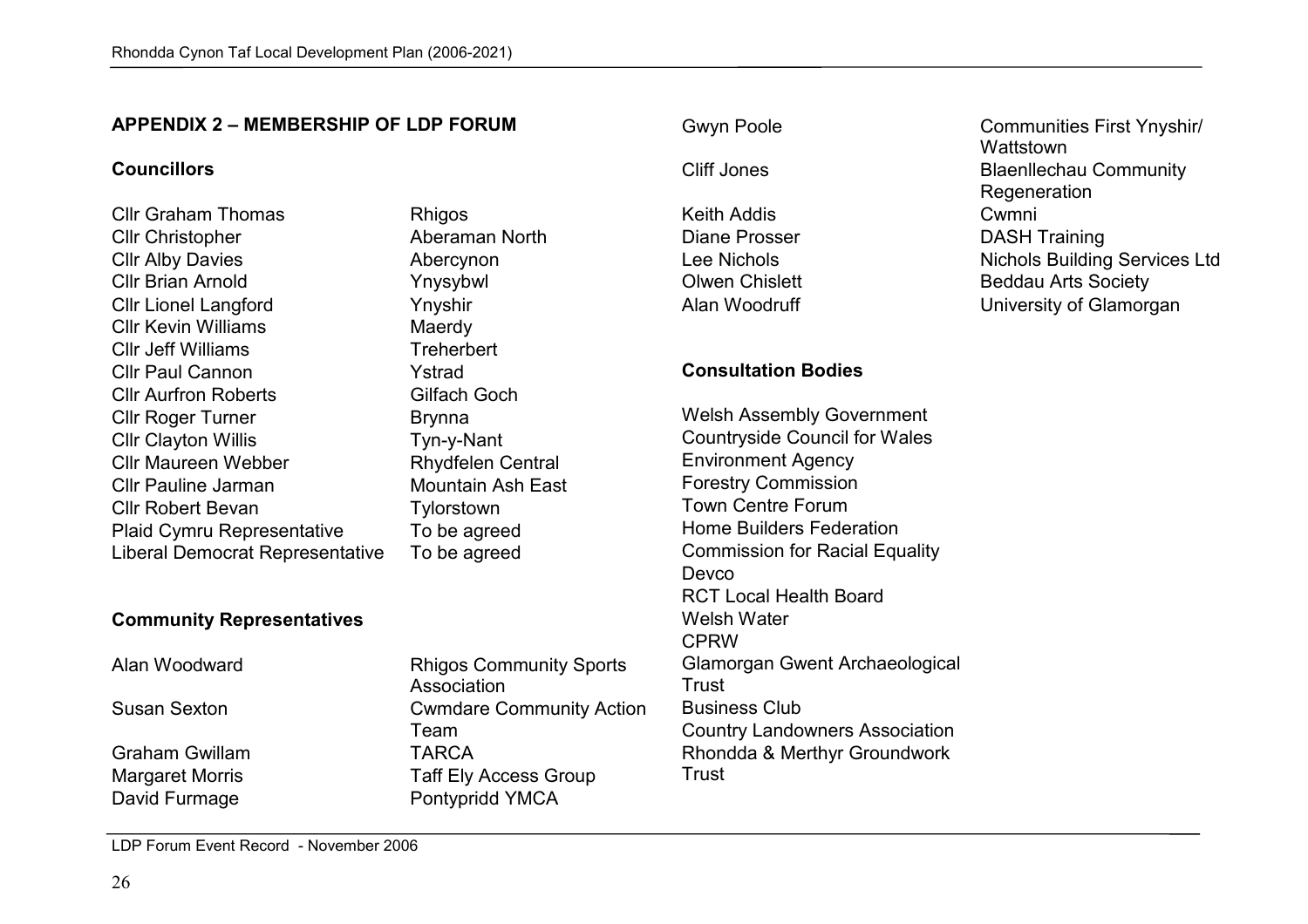Capital Region Tourism WAG - Education, Lifelong Learning & Skills CBI Interlink

# Community Plan Thematic Partnership Co-ordinators

| Chris Ashman                 | <b>Better Life Consortium</b>    |
|------------------------------|----------------------------------|
| Clive Perry/Tony Key         | <b>Community Safety</b>          |
| <b>Matthew Easter</b>        | Living Space                     |
| Nicola Davies                | <b>Health and Well Being</b>     |
| Carryn Williams              | Fframwaith                       |
| Julia Paradine               | <b>Bro Dysg</b>                  |
| Peter Mortimer/ Joanne Jones | Boosting the Local Economy       |
| Susan Samuel                 | <b>Children and Young People</b> |
| <b>Rhian Webber</b>          | <b>Older People</b>              |
| <b>Strinda Davies</b>        | Social and Cultural Identity     |
| Dilys Jouvenat               | Social Inclusion and Equality    |
| George Jones/Paul Dukes      | Sustainability                   |
| To be confirmed              | Information, Involvement and     |
|                              | Empowerment                      |